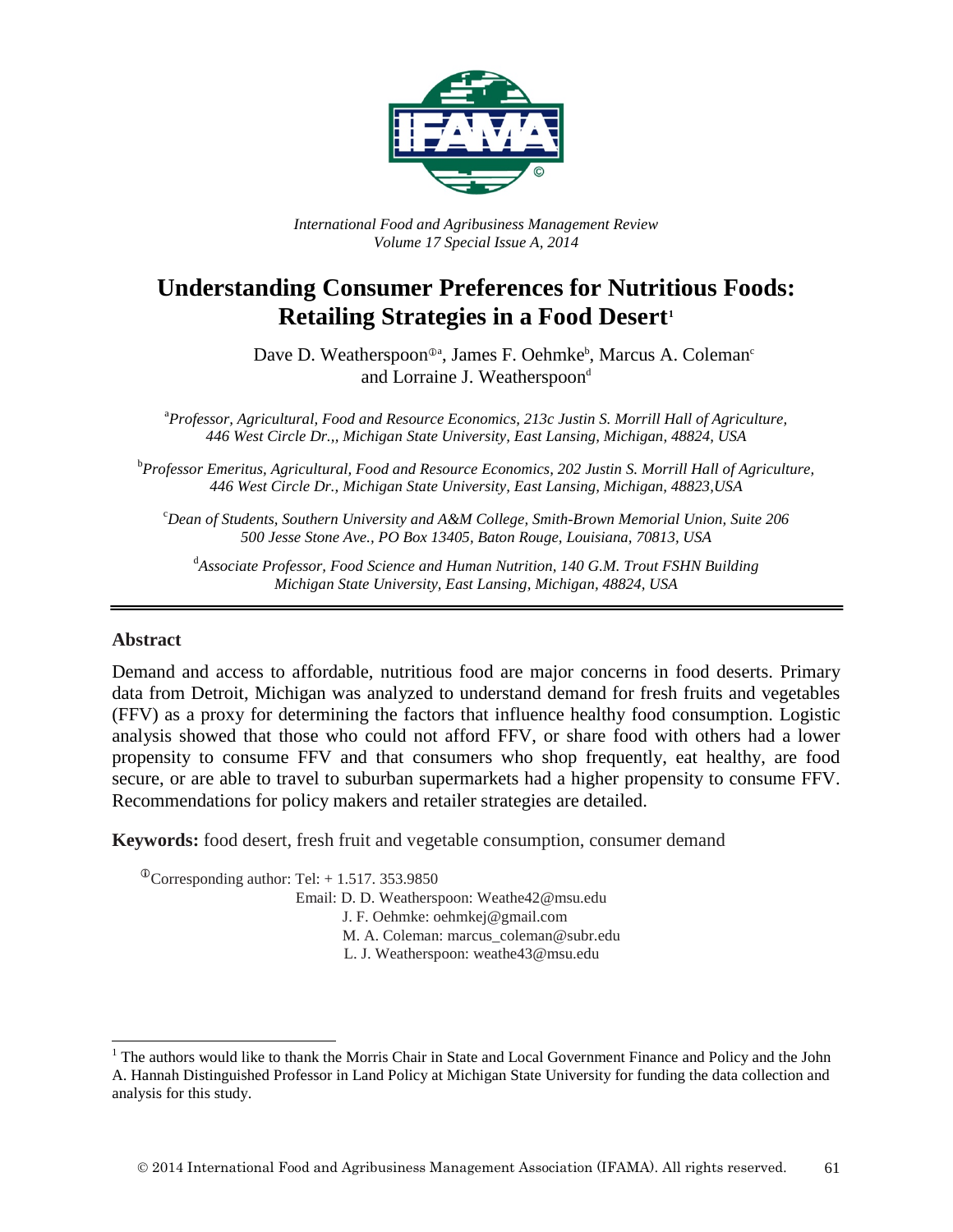# **Introduction**

Demand and access to affordable, nutritious food is at the forefront of the food desert problem, a growing concern in the U.S. Food deserts have the peculiar feature that nutritious food is scarce, or, if available, it is usually of low quality and sold at exorbitant prices (Lewis et al. 2005; Moore and Roux 2006) Not having access to nutritious food increases risk for diet-related problems such as obesity and associated co-morbidities or mortality (U.S. Department of Health and Human Services 2001;(Freedman et al. 1999; Glenny et al 1997; Kitzmann and Beech 2006; and Centers for Disease Control 2009a). Cummins and Macintyre (2006) and Diez-Roux, Link and Northridge (2000) found that living in a low-income or deprived area is associated with a poor diet (more specifically high fat, high calorie diets that are low in fruit and vegetables) and the prevalence of morbidities, such as obesity. Chen and Snyder (2009) establish the links from food deserts to malnutrition to obesity to morbidity. Because obesity and co-morbidities have reached epidemic proportions and continue to increase (Flegal et al. 2010) there is "a growing need to develop public health policies and innovative intervention strategies to increase retail availability of fresh fruits and vegetables (FFV) in disadvantaged communities" (Hosler et al. 2008), as well as retail strategies that provide these consumers with affordable and nutritious food choices while providing profits for the entire food supply chain, in particular the retailers. Developing retail strategies for these disadvantaged areas may holistically seem philanthropic in nature (Seelos and Mair 2007), but there is immense symbiotic profit potential in this U.S. market segment.

Bitler and Haider (2010) conclude that most of the literature on U.S. food deserts examine the definitions of food deserts and food access, but none specifically examine why they exist or the direct impact they have on affected populations nor the potential for firms looking for new market opportunities. Specifically, the lack of knowledge about the determinants of demand for nutritious foods among poor, ethnic populations, and populations of color limits the ability of both public- and private-sector interventions to replace unhealthy consumption of high calorie foods with nutritious foods. Consequently, an understanding of the demand for nutritious foods in a food desert is a prerequisite to addressing the impact on poor urban consumers' nutritional status, as well as providing a basis to target the untapped profit potential for food retail firms in these areas.

Selling FFV, as well as other nutritious foods, in a food desert presents a potential new retail opportunity for food retailers. Understanding demand for FFV is the first step in aiding retailers to develop effective food retail strategies for food deserts. The critical issues for retailers are: 1) is there demand for healthier food products in a food desert; 2) what is the best mechanism by which nutritious foods can be offered in a food desert; and 3) will these products be profitable in such a setting? Detroit is selected as a study site because it is arguably one of America's worst food deserts in terms of size and number of people impacted, and the fact that it was ranked the  $5<sup>th</sup>$  most obese city in 2009 at the time of data collection. The obesity rates in the metropolitan Detroit area continue to grow with over 30% of the population being obese in 2011, equivalent to those of the "fattest state, Mississippi in 2012" (Ruiz 2007; Centers for Disease Control 2009b). FFV consumption has been shown to be associated with healthier weights and positive health outcomes (Ford and Mokdad 2001; Bazzano et al. 2008; He et al. 2004). Investigating these critical issues will aid in understanding the viability of supermarkets, small grocers, non-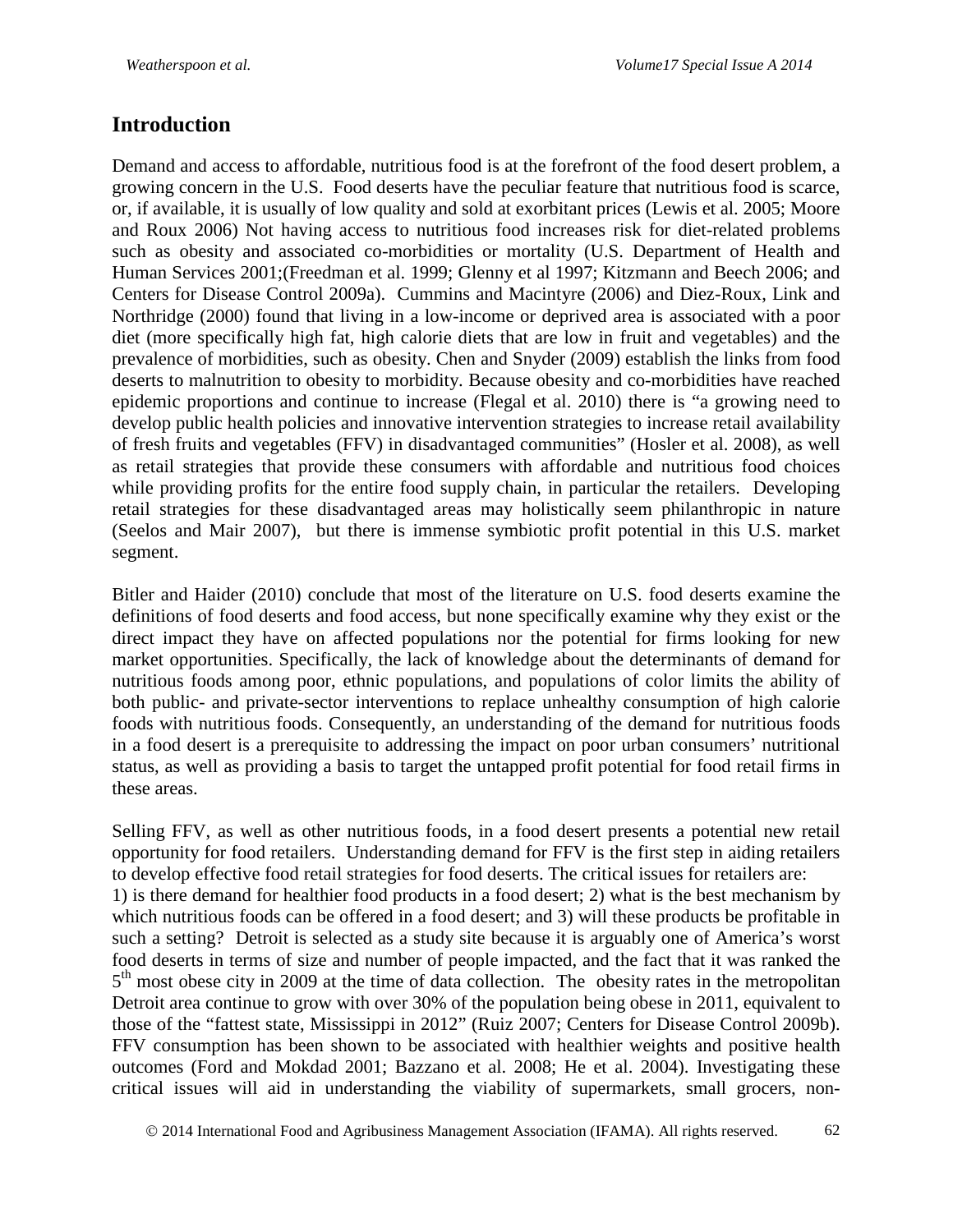governmental organizations and other supply chain entrants in food deserts who wish to market healthier food products.

The objectives of this paper are to: 1) understand the nature of demand for fresh fruit and vegetables in a Detroit, MI food desert area; and 2) determine the factors that influence the consumption of fresh fruit and vegetables. The next section puts Detroit's food desert in context and supports the necessity for primary data collection to fully understand consumer behavior. The data collection and the general trends are subsequently discussed. The method section incorporates the procedures and estimation methods with which the data were analyzed. Regression results and implications are presented next. The last section concludes with implications for policy makers and retailers.

# **Detroit's Food Desert in Context**

Food deserts are environments that do not have the variety of foods that society has come to expect from a flourishing community, primarily because they lack supermarket chains that usually provide quality, affordable, and nutritious food options (e.g. Lewis et al.2005; Moore and Roux 2006 ). In 2007 it was estimated that Detroit had 500,000 people living in a food desert (Gallagher 2007) with no full-service supermarket chains operating within the 139 square mile city (one national retailer and one regional retailer opened stores within Detroit's city limits in 2013). Most inner-city Detroit residents rely on convenience, liquor, or other non-mainstream grocery stores for food (Gallagher 2007). These "fringe retailers" focus on high-calorie, high-fat and/or salty snack foods and sugary drinks, and are located on average 0.2 miles from the household; mainstream grocers, including small independent grocers, are located two to three times that distance(Gallagher 2007). Low income families are disproportionately impacted by this dire healthy food access situation. In 2007, 92% of Detroit's food stamp retailers were gas stations, liquor stores, party stores, dollar stores, bakeries, pharmacies, convenience stores, and other fringe food retail venues (Gallagher 2007) that offer limited, if any, nutritious food choices.

Traveling to the suburbs to shop at a mainstream supermarket chain has its challenges, which compounds the problem. Detroit has an inadequate public transportation system and many of its residents in the poor areas do not have access to a vehicle. Public transportation in Detroit is limited to a small, light-rail train covering a three mile loop in the downtown area and a limited number of bus routes connecting Detroit with suburban areas (Weatherspoon et al. 2013). From the primary study location in Detroit at the time of data collection in 2009, it took 56 to 66 minutes to reach the nearest Meijer's (a regional supermarket chain that has several hypermarkets in the Detroit metro area) and 72 minutes or more to reach the nearest Wal-Mart Supercenter<sup>[2](#page-2-0)</sup>. Each of these trips requires walking to the bus stop and making a transfer to a second bus, which adds additional travel time and transaction costs (Weatherspoon et al. 2013). For persons suffering from health complications that limit mobility, accessibility to nutritious foods is further compromised.

<span id="page-2-0"></span><sup>&</sup>lt;sup>2</sup> Google Maps.

2014 International Food and Agribusiness Management Association (IFAMA). All rights reserved. 63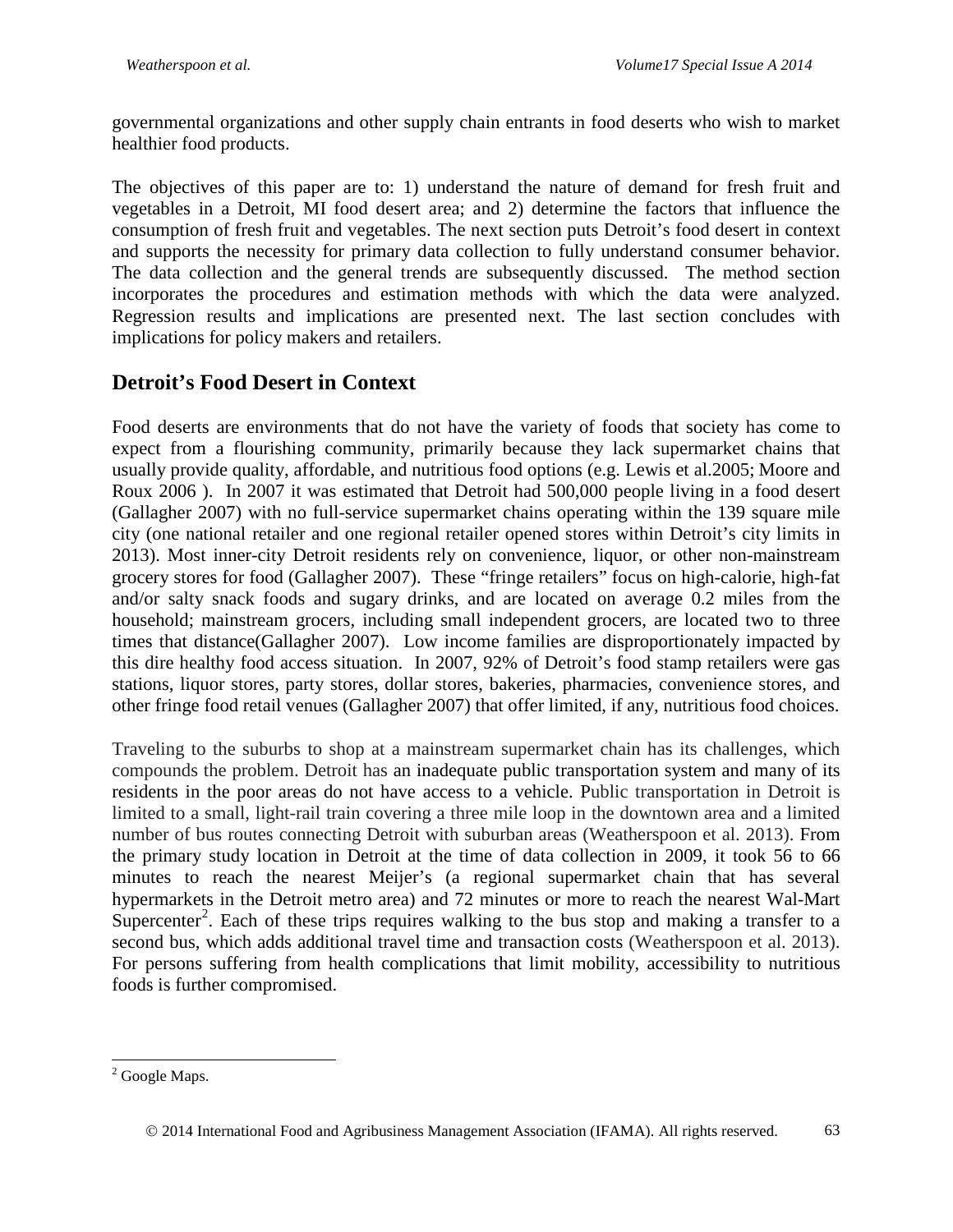During the study period (2009), job loss, economic deterioration, and increases in food prices placed additional stress on already strained household food budgets in Detroit. Sunnucks (2009) and Isidore (2008) show that the Detroit metropolitan area lost over 135,000 jobs. *Forbes* named Detroit as one of the fastest dying cities (Zumbrun 2008). For example, between 2000 and 2008, 111,232 inhabitants fled from the Wayne County, Michigan area with collateral associated job losses of 13,518 (Adelaja et al. 2009). There were also 6,448 new foreclosures in the city between August 2009 and February 2010 (Southeast Michigan Council of Governments). Detroit is comprised of 59 square miles of abandoned buildings and vacant land, an area the size of San Francisco (Gallagher 2009). In addition, many schools in the city were closed, in receivership, and/or have been assigned an emergency manager by the Governor of Michigan. With families having to travel further for work, school, and food, living in Detroit's food desert areas is becoming more expensive from a financial and time perspective.

Piety Hill, the specific study area, is part of the greater Detroit area and is located north of Mid-Town. Weatherspoon et al. (2012, 2013) provide great detail of the area and how the collaborative non-profit grocer originated. U.S. census data shows that the census tract study area lost 35% of its population from 2000 to 2010 (U.S. Census). Piety Hill has a mean income lower than 95.6 % of U.S. neighborhoods and a childhood poverty rate of 38%, higher than 89.9% of U.S. neighborhoods. The poverty rate exceeds 60% for the 18–64-year age-group and the unemployment rate exceeds 34% (Data Driven Detroit 2013). The neighborhood contains numerous abandoned, occupied and/or burnt buildings in various states of disrepair. The Piety Hill community is a predominantly African-American neighborhood (which is representative of the racial demographic of inner-city Detroit), where most of the residents are elderly, low income (median household income is  $$20,150^3$  $$20,150^3$ ), and lack personal transportation (which is similar to most of inner-city Detroit). In 2009, Piety Hill was serviced by an independent grocer, one small, non-profit fresh produce retailer (Peaches & Greens, which operates a retail store and a produce truck that services the community), and approximately 27 liquor/convenience stores. Prior to Peaches & Greens opening, this neighborhood depicted the extreme definition of a food desert, where consumers had little access to affordable, quality healthy food products.

It is unclear whether the Piety Hill and broader Detroit food deserts are a consequence of limited demand for nutritious foods, general economic decline, or supermarket chains choosing to abandon the city. The literature does, however, link residence in food desert-like areas to underconsumption of nutritious foods, specifically FFV. Lavin (2005) found a positive association between FFV access and consumption, as well as consumption and access to a variety of nutritious foods in general. Hendrickson, Smith and Eikenberry (2006) show that the absence of quality, affordable food for low-income residents prevents or diminishes the ability to choose foods that help maintain a healthy lifestyle in Minnesota.

Similarly, the literature relevant to retail strategies to improve consumer options in food deserts and supportive public policy is not pellucid. Short, Guthman and Raskin. (2007) argue that small, full service markets, well-dispersed in several low income neighborhoods, can and do provide a

<span id="page-3-0"></span><sup>&</sup>lt;sup>3</sup> The estimated median household incomes are cited fro[m http://www.city-data.com/zips for 2008.](http://www.city-data.com/zips%20for%202008) It is important to note that this zip code expands beyond the boundaries of the Piety Hill neighborhood. But given the gap in data, this is the only information available.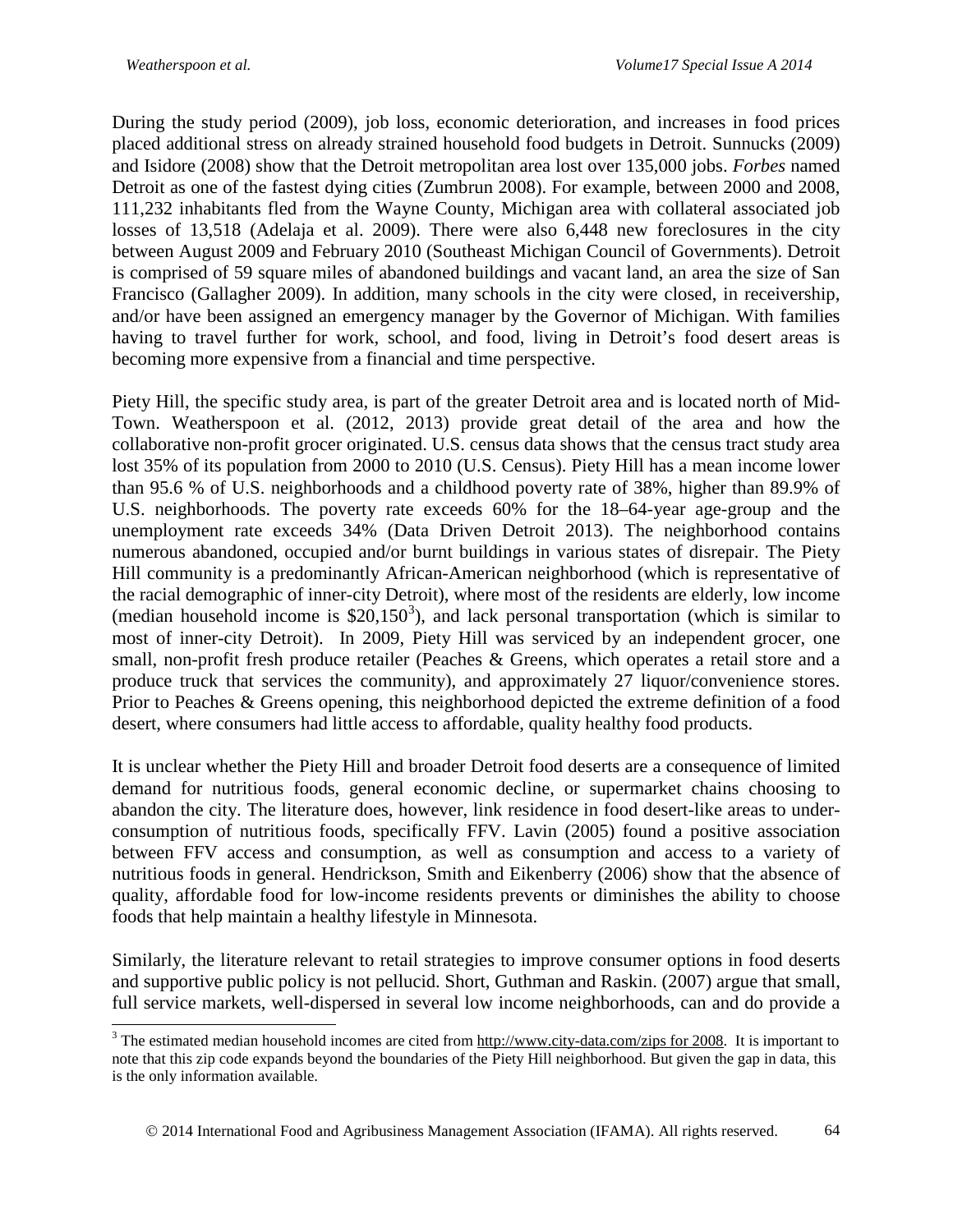wide variety of culturally acceptable foods at relatively low prices, but are cautious about product quality and actual affordability based upon the low-income demographic they may serve. Similarly, Raja Ma, and Yadav (2008) state that policies supporting small, high-quality grocery stores may be a more efficient strategy for ensuring access to and demand for healthful foods in predominately low income, inner-city, minority neighborhoods. Rose et al. (2009) show that living in a food desert essentially raised the cost of access to food, either through higher prices at corner stores, increased consumption of fast foods, or transportation costs to supermarkets. Mobley (2006) shows that the presence of convenience stores is associated with higher obesity rates among low-income women; and that the presence of supermarkets is associated with lower obesity rates. Morland et al. (2002) found that for inner-city African American neighborhoods, FFV intake increased by 32% for each additional supermarket in the area. This small-store option has been embraced by the Obama administration, which funded 632 corner stores in Philadelphia to stock fresh fruits and vegetables, with the intent to help turn a food desert into a food oasis (Kliff 2012).

The question is then; will urban food desert consumers consistently purchase and consume FFV if they have adequate access? The answer for this particular population is not obvious from the literature. The causal relationships between food deserts and under-consumption of nutritious foods are not well understood, despite the clear associations between the two. In particular, it is unclear whether food options are not available in food deserts because residents cannot (for reasons other than access, such as low income) or will not consume nutritious foods, or whether the lack of access to nutritious foods is the primary cause of under-consumption of FFV. Multiple studies have found factors such as price, access, income, education, gender, age and transportation to be significantly related to the consumption of FFV across the U.S. (e.g. Dibsdall et al. 2003; Rose and Richards 2004; Havas et al. 1998; Casagrande et al. 2007; Zenk et al. 2005; Cassady, Jetter and Culp 2007; Powell et al. 2007a; Pearson et al. 2005). In these studies the typical defining characteristics of U.S. urban food desert residents are: low income, low education, and lack of personal transportation, similar to the Detroit inner city scenario for low income citizens. However, few studies examine the direct relationship between access to and demand for nutritious foods, and consumption in food deserts. Part of the insufficient literature comes from the lack of private retail data, and access restrictions on public data such as Supplemental Nutrition Assistance Program (SNAP) data (i.e. the Michigan Department of Human Services does not share SNAP data).

Without private retail and quality public data, it is difficult to understand consumer demand for nutritious foods. This lack of data clouds the judgment of supermarket chains seeking to enter this environment since there are no reliable sources to put into their location models to determine if they should/ should not invest in a food desert area. These areas could represent a growing profitable market opportunity in the U.S. This paper focuses on latent demand approaches to determine consumer preferences for FFV in a food desert setting, to address this knowledge gap. This approach allows for the consideration of barriers to consumption if FFV are readily available. The study results allow both retailers and public policy makers to understand the market potential for healthy food, such as FFV, and establish a basis for the creation of effective strategies/policies to ensure sufficient access to quality nutritious food for urban poor.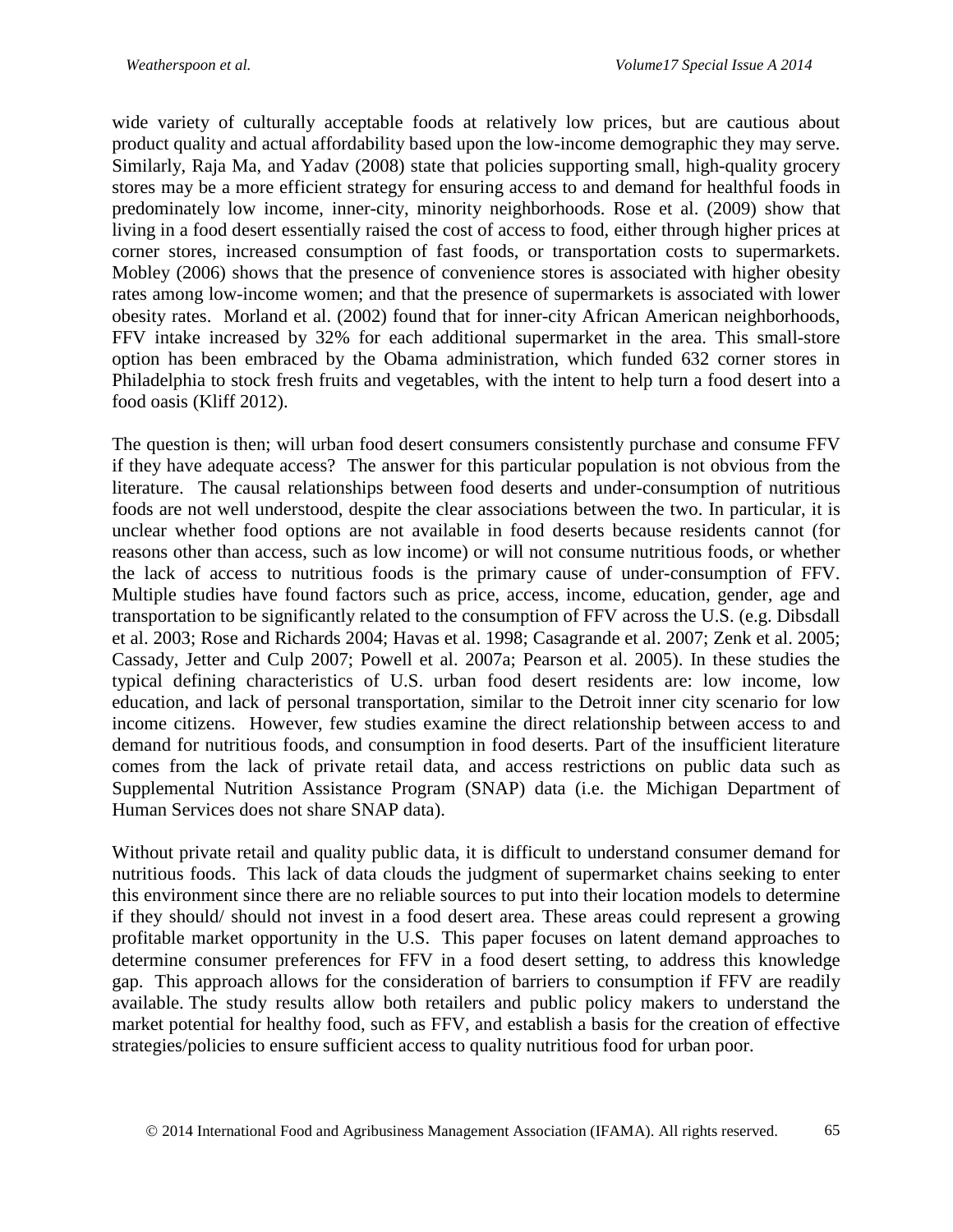# **Food Desert Survey Data**

A survey instrument was designed to gather information on household characteristics, environmental characteristics, food access and affordability, and food consumption patterns. The household characteristic questions included demographic (household size, composition, age, etc.), food storage and preparation ability, tastes and preferences, perception of food consumption adequacy relative to healthy levels, shopping frequency, access and affordability questions related to availability and quality of FFV, transportation options, and income (employment and other). Environmental characteristics included distance to nearest food store, ease of access to respondents' three most preferred stores, perceived safety in travel to the store, ability to store and prepare fruit and vegetables, and access to public transportation, among others. Food access and affordability questions included directly asking about fruit and vegetable affordability, questions relating to reduced fruit and vegetable consumption due to price/income issues, food quality, and use of food assistance (governmental and non-governmental). Food consumption patterns were surveyed by including the fruit and vegetable food frequency component of the National Health and Nutrition Examination Survey instrument (National Health and Nutrition Examination Survey 2012).

Pre-testing of the survey was conducted first with a group of faculty and graduate students at Michigan State University that were familiar with the study area and then with a group of local Central Detroit Christian staff who lived and/or worked in the study area. Pre-testing included a focused discussion to establish face validity with each of the two groups. The survey questionnaire is available from the authors upon request.

The data were collected in November and December of 2009 in the Piety Hill community of Detroit. At this time, Peaches & Greens was still in the start-up phase, just one year old and attempting to figure out how to market FFV to a community that had not had local access to affordable quality FFV for decades. This new concept took time to gain traction in the neighborhood with 90% of the respondents saying that they had never shopped at Peaches & Greens, largely because they did not know of the store.

The survey was administered by trained interviewers to adult participants (individuals over 18 years of age). To assist in data collection efforts, the Central Detroit Christian (CDC) staff coordinated with the authors in organizing several data collection sites, which primarily included their retail location, headquarters, and a local community event they sponsored. Because CDC works with the poor and the local event included food distribution, conducting surveys at these venues likely resulted in a representative sample of the social makeup, but at the lower end of the income spectrum. For example, respondents 'median income from all sources of \$500- 700/month, put them below median levels of \$20,150/year for the local population. There were a total of 161 respondents in the sample population where 85.3% were African American, 76.6% were female, 64% were between 35 and 64 years of age, 94.5% were receiving SNAP benefits (EBT food assistance cards), 56% had consistent access to a vehicle, and 79% had at least one minor living in their household. In comparison, the census tract data showed a composition of 92.3% African Americans, 49.7% females, and 50% were 35 – 64 years of age (Data Driven Detroit 2013).Therefore, the study sample (approximately 10% of the local census tract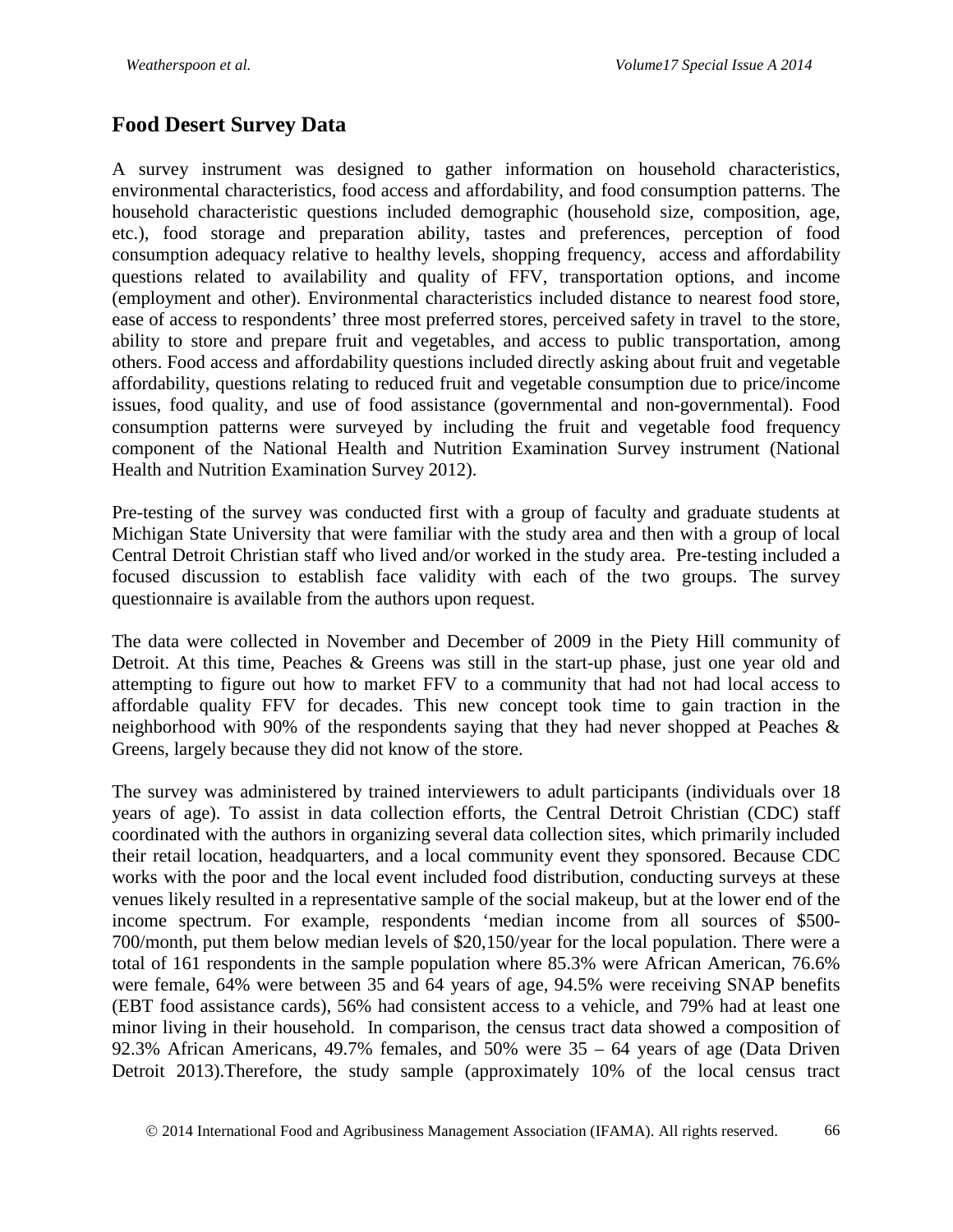population) was older, poorer, had more females and less African Americans. Representative data on fresh fruit and vegetable consumption for Detroit are not available for comparison.

Given the challenges inherent in collecting quality data in an urban food desert, it is also important to note several successful strategies implemented by the authors: 1) partnering with a trusted community organization, 2) data collection in a high foot traffic area, and 3) enlisting recognizable and trusted individuals from the community to legitimize the survey team to the participants. It is critical that respondents trust the stated purpose of the research to facilitate participation. For participation, respondents received a \$5 gift certificate for FFV and a full size grocery bag of Michigan red apples from Peaches & Greens.

A summary of the household level data in terms of household and environmental characteristics, and food access and affordability categories are provided in Appendix A. It is notable that in this location 31.1% of the respondents believed that they ate plenty of FFV for a healthy diet. One of the pertinent findings is that almost half of the respondents had difficulty storing FFV at home. The primary reasons for this included the lack of secure storage and/or the facilities to prepare the produce for consumption. The majority of respondents lived and shared food with others: 84.5% of the participants lived with someone else; 80% of those who lived with others lived with their children/grandchildren and shared food with them; 16% of those who lived with others lived with other relatives; and, only 7% of the respondents lived with non-relatives. Two-thirds of the respondents shopped only 2-3 times or less per month where the national average is 1.7 times per week (Food Marketing Institute 2012). Only 23% of the respondents shopped specifically for FFV when they purchased food.

Interestingly, concerns for personal safety when shopping was not a concern for this community. A greater concern was they did not like their local store and 28.1% had transportation issues. The food access variable of distance to their primary store, with a mean distance of 2.55 miles, reinforces that the respondents did not like the offerings of the local grocer closest to their census tract.

Just over half of the respondents found FFV to be too expensive which is not surprising considering the average earnings and total income from all sources reported in see Appendix A. The use of emergency food options such as food banks and church food giveaways were important for food security in this neighborhood. Fifteen percent of the respondents stated they sometimes too often do not get enough food to eat.

# **Method**

A stepwise approach was used to determine the factors that influence FFV consumption behavior. First descriptive analysis of FFV consumption was used, followed by ANOVA of various contributing factors, and then several multivariate regressions were estimated.

Selection of explanatory variables was determined in some cases by the number of non-blank responses received. In particular, significant proportions of respondents chose not to answer questions about income (i.e. 112 provided a total income question response and only 69 reported wage earnings). It was anticipated these would be sensitive questions among low income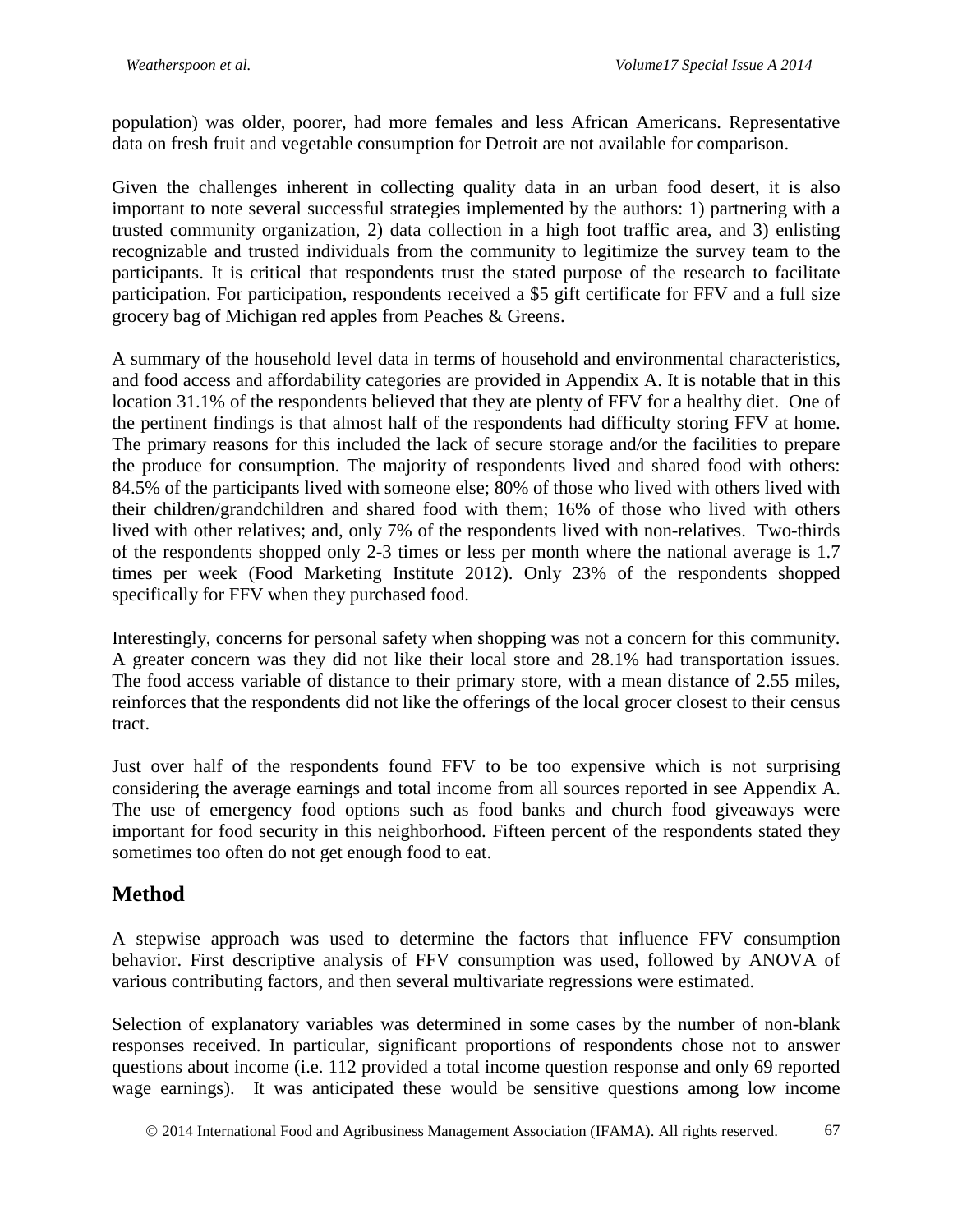populations. Consequently, a two-step approach was used to analyze questions of interest. First, bivariate statistical procedures were used to determine the relationships between food consumption and each of a variety of explanatory variables. For those variables that had a large sample size and were randomly distributed, logistic regression analysis of the dichotomous food consumption variable was used to quantify changes in the likelihood that the respondent would eat FFV approximately every day.

Logistic regression analysis of the dichotomous food consumption variable was performed for several models. There are two reasons for estimating and presenting multiple models. The first is that regression is a parametric technique, and estimated effects can be sensitive to parameterization, including the selection of independent variables. The second is that for some survey datasets, including this one, respondents preferred not to answer all questions as stated earlier (non-response to some questions is typical, e.g. Zenk et al. (2005) found that only 266 of 456 (58%) Detroit survey respondents completed an entire questionnaire related to fruit and vegetable consumption (Rose and Richards 2004). Consequently, including those explanatory variables significantly reduces usable sample size, raising the possibility that estimated coefficients may be sensitive to the subsample used in the regression. By estimating multiple models which include different variables (and therefore different usable sample sizes), the reader can observe the degree to which the estimated effects do or do not depend on model parameterization and variable selection. Estimated effects that are robust across models are typically considered to be reliable estimates.

## **Results**

Table 1 shows the frequency of FFV consumption for 152 of the 161 respondents. The questionnaire included eight positive responses for this question plus "don't know" and "refused". Only 7.3% of the respondents come close to meeting the USDA recommended dietary guidelines of 2-3 servings of fruit and 3-5 servings of veggies per day depending on type (U.S.D.A. and U.S.D.H.H.S. 2010). Approximately 28% of this population consumes FFV five or more times per week, but what is of concern is that over a third of this population consumes FFV less than once per week.

Due to small cell counts (five of the eight cells have counts less than 20), a decision was made to create a dichotomous variable taking the value of zero if the respondent consumed FFV four times per week or less and the value one if the respondent consumed FFV 5-6 times per week or more. This decision represents the visual break between the cell counts for cells [2]-[4] and the cell counts for [5] and [6]; it also represents a break between those who usually (5-6 times per week) or always consumed FFV on a daily basis, and those who did not. In subsequent discussion, it is interpreted as representing (with a value=1) those respondents who consumed FFV most (days) or every day.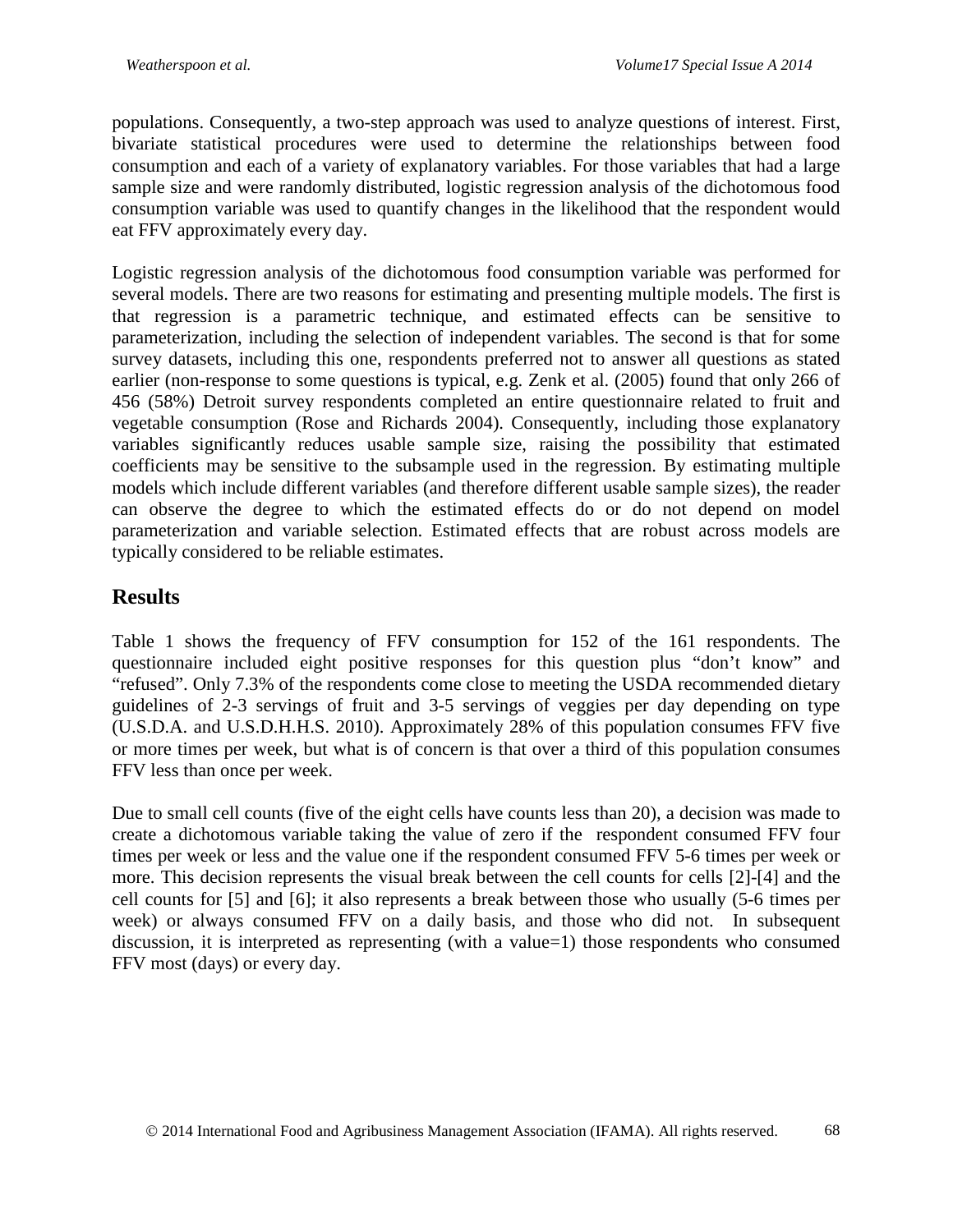| <b>rable 1.</b> Producity of Presil Plan and vegetable Consumption |                        |                             |  |  |  |
|--------------------------------------------------------------------|------------------------|-----------------------------|--|--|--|
| <b>Variable</b>                                                    | <b>Frequency Count</b> | <b>Frequency Percentage</b> |  |  |  |
| Consume fresh fruit and vegetables (152 responses)                 |                        |                             |  |  |  |
| [1] 1 time per month or less                                       | 15                     | 9.9                         |  |  |  |
| $[2]$ 2-3 times per month                                          | 37                     | 24.3                        |  |  |  |
| $[3]$ 1-2 times per week                                           | 28                     | 18.4                        |  |  |  |
| $[4]$ 3-4 times per week                                           | 30                     | 19.7                        |  |  |  |
| $[5]$ 5-6 times per week                                           |                        | 11.2                        |  |  |  |
| [6] Once or twice per day                                          | 14                     | 9.2                         |  |  |  |
| [7] 3 to 5 times per day                                           | 8                      | 5.3                         |  |  |  |
| [8] 6 or more times per day                                        |                        | 2.0                         |  |  |  |
| Consume fresh fruit and vegetables at least 5-6 times per week     |                        |                             |  |  |  |
| $NO (=0)$                                                          | 110                    | 72.4                        |  |  |  |
| $YES (=1)$                                                         | 42                     | 27.6                        |  |  |  |

A number of potential explanatory variables were difficult to include in the regression analysis because of low numbers of responses. ANOVA was used to ascertain whether the dichotomous FFV consumption variable was randomly distributed across the cells for these categorical variables. The null hypothesis of random distribution was rejected ( $p < .10$ ) for income, average earnings, frequency of access to a vehicle, dislike of fruits and vegetables, and two food security variables (see Table 3), indicating that these variables were correlated with and/or caused FFV consumption. These results are used to help inform the logistic regression model and results.

**Table 2.** ANOVA of Fresh Fruit & Vegetable Consumption and Limited Response Explanatory Variables

| <b>Categorical Variable</b>      | ANOVA of daily fresh fruit and vegetable consumption |
|----------------------------------|------------------------------------------------------|
| Income                           | $F = 2.57$ , $P = .0173**$                           |
| Average earnings                 | $F = 2.66$ , $P = .0234**$                           |
| Frequency of access to a vehicle | $F = 2.38$ , $P = .0548*$                            |
| Dislike fruits and vegetables    | $F = 4.43$ , $P = .0369**$                           |
| Dislike nearby store             | $F = 0.66, P = .4173$                                |
| Delayed shopping for any reason  | $F = 2.71, P = .1019$                                |
| Food Security (categorical)      | $F = 4.48$ , $P = .0049$ ***                         |
| Food Security (dichotomous)      | $F=11.96$ , $P=.0007***$                             |

\*\*\* is significant at the 1% level, \*\* is significant at the 5% level, \* is significant at the 10% level

Five logistic regression models were estimated and reported in Table 3. All models performed well, with Wald  $\chi$ 2 tests showing the joint significance of the explanatory levels at p-values of .0005 or smaller. The pseudo R2s range from .26 to .61, which demonstrate excellent goodnessof-fit for logistic regression models. Incidence ratios (IRs) and p-values are reported for each variable. The IR show the effect of the variable on the likelihood of consuming FFV most days or every day. An IR of one indicates no effect (an increase in the variable makes the likelihood of consuming FFV one time as likely as with no increase, or exactly the same); an IR less (greater) than one indicates a decrease (increase) in the likelihood of consuming FFV most or every day. Since there is a fair degree of robustness of IRs and inference across models, discussion will focus on the explanatory variables (rather than model selection).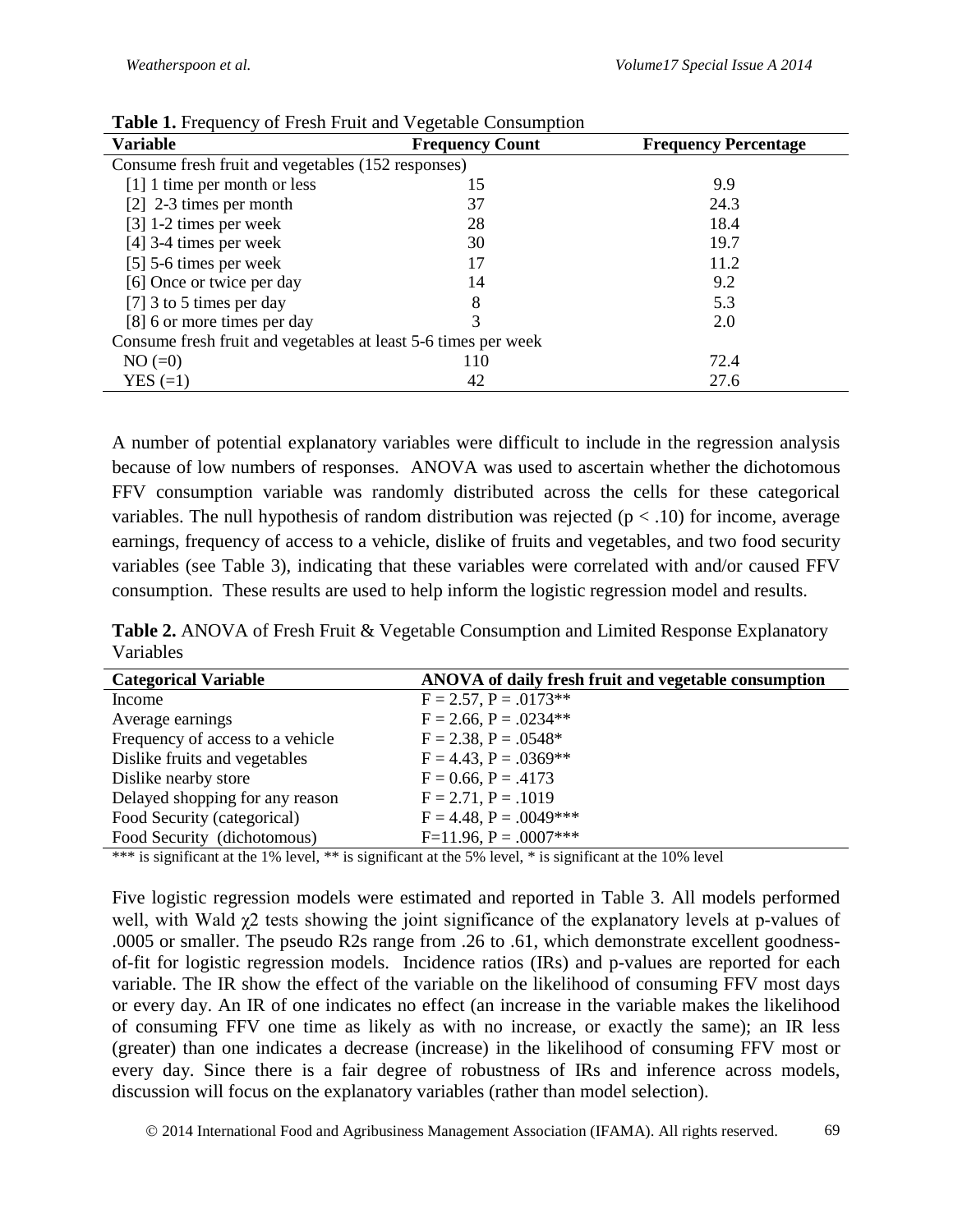|                                    | <b>Model 1</b> | <b>Model 2</b> | <b>Model 3</b>         | <b>Model 4</b> | Model 5    |
|------------------------------------|----------------|----------------|------------------------|----------------|------------|
|                                    | $n=142$        | $n=116$        | $n=85$                 | $n=85$         | $n=82$     |
| Can't afford $FFV(0-1)$            | .434           | .326           | .412                   | $.092***$      |            |
|                                    | (.117)         | (.156)         | (.467)                 | (.002)         |            |
| Difficult storing FFV (0-1)        | $.271$ **      | $.242*$        | $.082*$                |                | $.061***$  |
|                                    | (.019)         | (.063)         | (.075)                 |                | (.004)     |
| Eat plenty FFV for health $(0-1)$  | $2.509*$       | $3.038*$       | 3.704                  | $3.917*$       | 3.575      |
|                                    | (.062)         | (.061)         | (.152)                 | (.094)         | (.156)     |
| Frequency of grocery shopping      | 1.383          | $1.833***$     | $2.648***$             | $2.338***$     | $2.836***$ |
| (categorical)                      | (.096)         | (.006)         | (.009)                 | (.010)         | (.002)     |
| Frequency of shopping              | 1.306          | 1.282          | $2.581***$             | $2.329***$     | $2.827***$ |
| specifically for FFV (categorical) | (.202)         | (.359)         | (.005)                 | (.001)         | (.001)     |
| Share food with children $(0-1)$   | .489           | $.097**$       | $.0071^{\ast\ast\ast}$ | $.024***$      | $.004***$  |
|                                    | (.206)         | (.019)         | (.000)                 | (.000)         | (.001)     |
| Live with others (count)           |                | $.545$ **      | $.3810***$             | $.457**$       | $.384***$  |
|                                    |                | (.037)         | (.008)                 | (.042)         | (.022)     |
| Distance 1 to store (continuous)   |                |                | $1.324***$             | $1.221$ **     | $1.366***$ |
|                                    |                |                | (.001)                 | (.021)         | (.007)     |
| Food security $(0-1)$              |                |                |                        |                | $5.876*$   |
|                                    |                |                |                        |                | (.083)     |
| Log pseudo likelihood              | $-60.39$       | $-40.54$       | $-21.66$               | $-24.15$       | $-19.12$   |
| Wald $\chi^2$                      | 26.12          | 27.30          | 30.09                  | 32.87          | 28.12      |
| Prob > $\chi^2$                    | .0002          | .0003          | .0002                  | .0000          | .0005      |
| Pseudo $R^2$                       | .2594          | .4148          | .5793                  | .5310          | .6143      |

| Table 3. Predictors of Fresh Fruit and Vegetable Consumption Logistic Regression Model |  |  |
|----------------------------------------------------------------------------------------|--|--|
|                                                                                        |  |  |

\*\*\* is significant at the 1% level, \*\* is significant at the 5% level, \* is significant at the 10% level

The "can't afford" variable IR was statistically significant in model 4 only. However, the IR coefficient was consistently less than one for all five models. In Model 4, the coefficient of .092 indicates that a respondent experiencing difficulty affording FFV is only 9.2% as likely as a respondent not reporting affordability difficulty to consume FFV most or every day. This result supports the ANOVA findings that income and average earnings are significantly related to FFV consumption.

Forty-eight percent of the sampled population stated they had difficulty storing their FFV at home. "Difficult storage" has IR values less than one in all models and is statistically significant in models 1-3 and 5 (it is omitted in model 4). Respondents who have difficulty storing or preparing fruits and vegetables are 6-27% as likely as a respondent not reporting storage or preparation difficulty to consume FFV most or every day.

Thirty-one percent of the respondents believe they eat enough FFV for a healthy diet. From the models they are 2.5 to 3.9 times more likely to consume FFV most or every day. The IR is statistically significant in models 1, 2 and 4.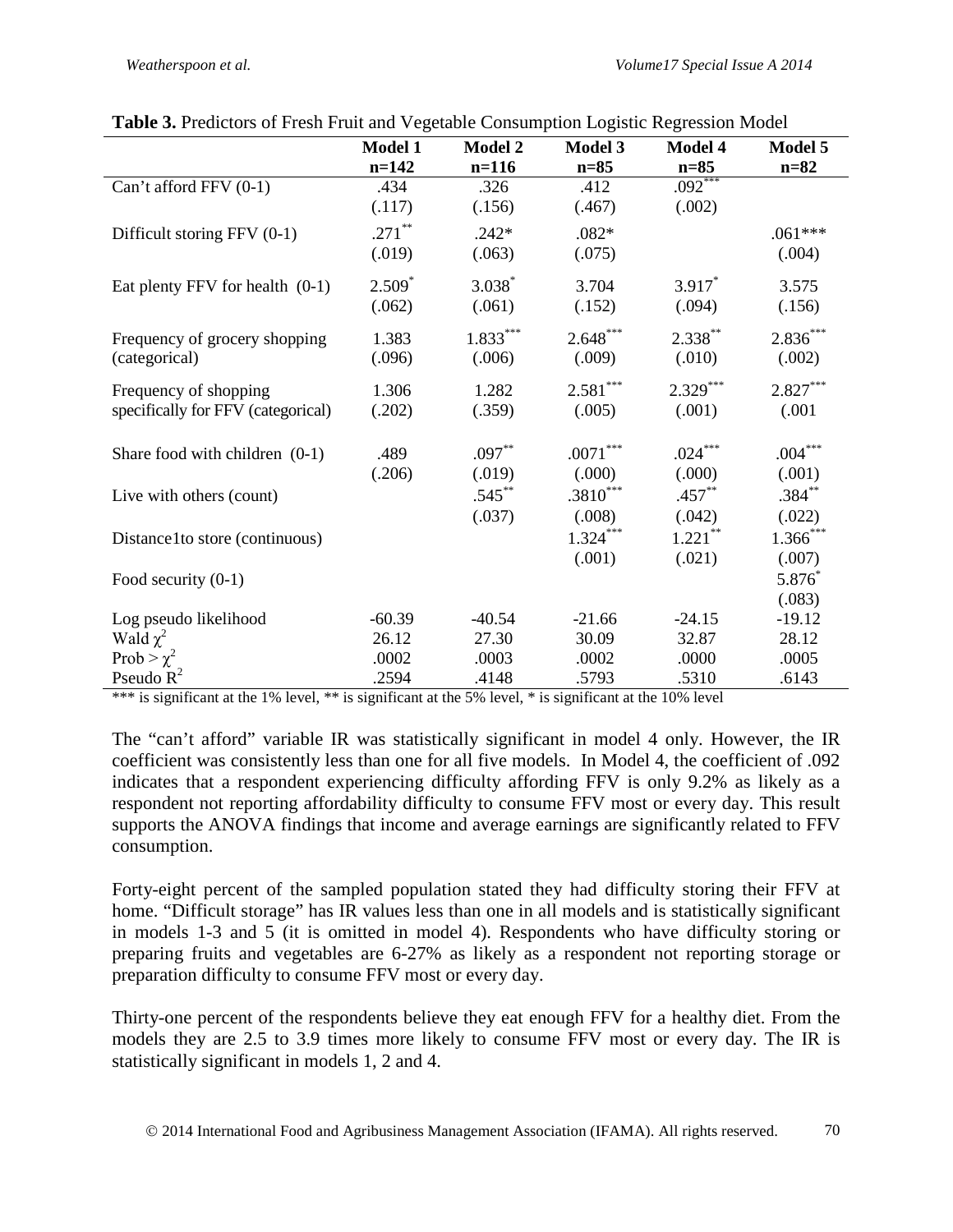Frequency of shopping has a positive influence on FFV consumption in all models. The IR is statistically significant in every model ranging from 38% to 184% increase in the likelihood of consuming FFV most or every day. Appendix A shows that two-thirds of the respondents shop less than three times per month, which is significantly below the national average. This is an important consideration for retailer strategies to be profitable in food desert zones.

Sharing food with children has a negative effect on FFV consumption and the measured effect is very large and statistically significant in models 2-5. Respondents who share food with children are only 0.4% to 10% as likely to consume FFV most or every day as are respondents who do not share food with children. It is possible that the adult respondents are ceding their FFV consumption to the children. However, particularly given the income and food-access status of the population, it seems more likely that respondents who share food with children are struggling to keep food on the table and are therefore substituting inexpensive, calorie-dense foods for fruits and vegetables (note that in model 5 this children effect is robust to the inclusion of a food security variable). This is of greater concern if indeed it means that both respondents and associated children are consuming too few FFV for a healthy diet. Unfortunately, the survey does not provide information on children's FFV consumption (e.g. even if the respondent does not consume FFV, children may have some access through school breakfast and lunch programs). Given the importance of childhood diets in determining lifetime healthy eating behaviors (Braveman et al. 2009; Palloni 2006), this finding merits further investigation.

Living with other people has a negative and statistically significant effect. For each additional person in the household, the respondent is only 38-54% as likely to consume FFV most or every day as are respondents who do not live with others. Anecdotal discussion with respondents indicated two potential effects: living with other people meant that food expenditures had to be stretched to cover more people, leading to higher purchases of inexpensive, calorie-dense foods; and living with others (especially extended family or in group homes) meant that others are likely to consume their FFV. Hence, such purchases and consumption are significantly lower.

Distance to the nearest store has a positive and statistically significant effect on FFV consumption. At first glance, this seems counter-intuitive and in contrast with other studies (Rose and Richards 2004) and the notion that distance matters as an accessibility indicator (Rose and Richards 2004; Zenk et al. 2004; Dean and Sharkey 2011; Inagami et al. 2006; and Laraia et al. 2004). However, recall that the sample is taken from a single neighborhood. This implies that the variation in the "Distance" variable comes not from household location but from store selection, with those households shopping at the neighborhood store (with very limited FFV selection) having a low value of "Distance" and those shopping at a large grocery store or supermarket having a high value of "Distance". Hence, this result intuitively indicates that those who are better able to access grocers and supermarkets that carry a selection of FFV (e.g. if they own or have access to a car) are more likely to consume FFV. This is evident in the fact that driving an additional mile to access a better store raises the likelihood of consuming FFV most or every day by 22-37%. This variable is included in models 3-5 and is significant in each. Previous studies have shown that closer proximity to FFV translates into increased consumption (Morland et al. 2002). This finding is key to understanding the potential market size which is calculated below.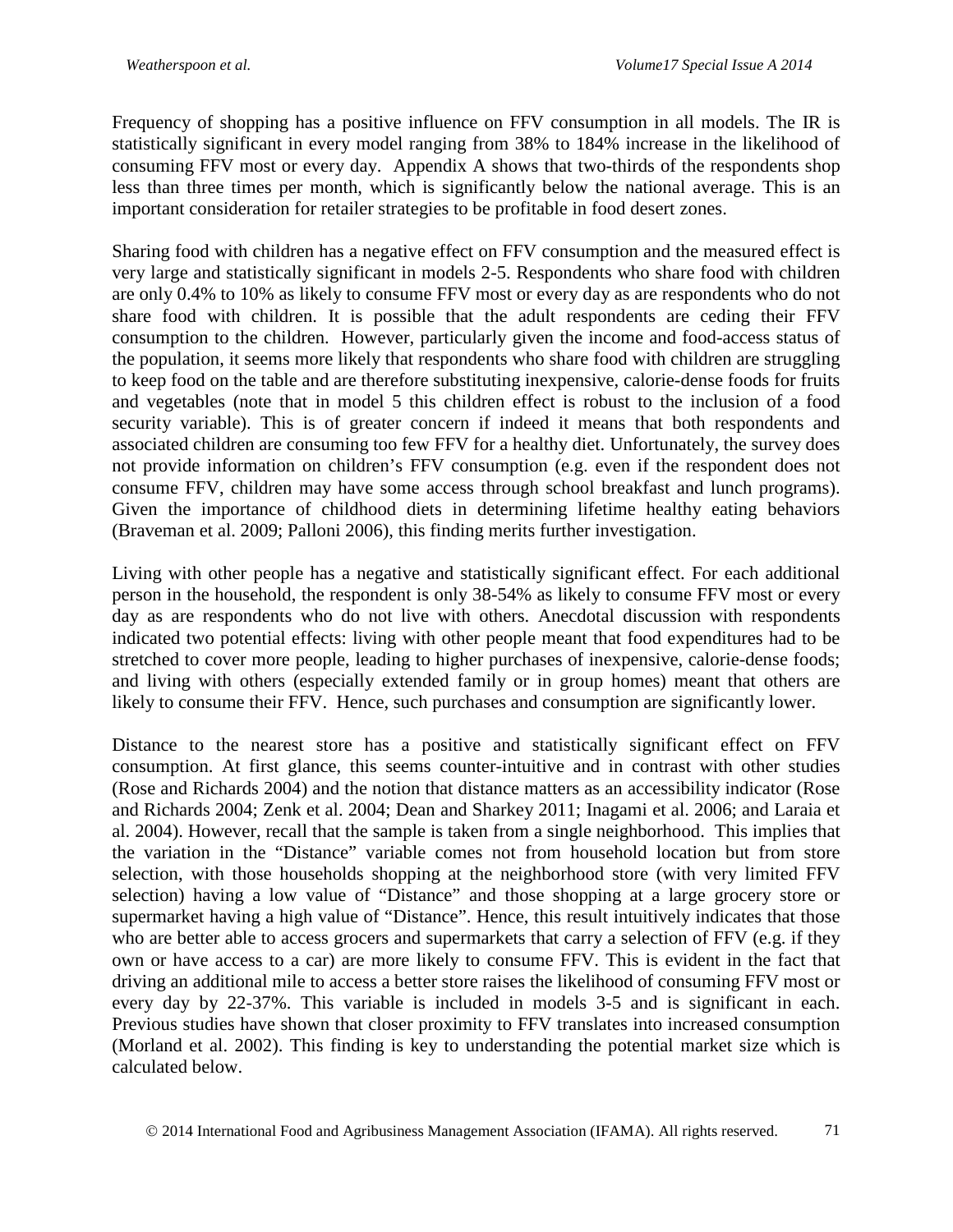Food security (dichotomous), defined as a positive response to we get "enough of the kinds of foods we want to eat", was introduced into the final model as an alternative to affordability of foods. Food secure respondents are nearly six times as likely as food insecure respondents to consume FFV most or every day.

Model 4 deserves additional comment as it addresses the issue of co-linearity between the variables "Can't afford FFV" and "Difficult storing FFV". Model 4 drops the storage variable from Model 3. This induces a large decrease in the estimated IR for "Can't afford FFV", indicating that consumers who cannot afford FFV are less than 10% as likely to consume FFV as those who can afford FFV; and the effect becomes statistically significant ( $p=.002$ ). The IR estimates for the remaining variables are robust in size, including "Eat plenty of FFV for a healthy diet", which regains statistical significance (p=.094). This indicates that affordability is in fact a primary determination in FFV consumption.

### *Market Size*

According to the Social Compact Incorporation (2008), using 2000 census data, Detroit residents spend an estimated \$4.9 billion on retail services annually. Retail leakage was estimated at \$1.5 billion, comprising roughly 30% of residents' total expenditures. At that time, a total of 81 fullservice grocers captured 69% of Detroit households' grocery expenditures. Grocery leakage was estimated at \$200 million and could potentially support an additional 583,000 square feet of additional grocery retail space. Overall retail leakage for full service grocery was estimated as \$2.6 million annually with an estimated residential expenditures on groceries of \$14.4 million annually for the Middle Woodward Census Block (Piety Hill census tract is included in this census block).

To estimate the potential market size of the census tract where Piety Hill is located, census data, ERS and Data Driven Detroit data were used to complement the model estimations (U.S. Census Bureau 2013; ERS Food Access Research Atlas 2013; Data Driven Detroit 2013). Specifically, census tract level analysis was used to estimate an approximately one mile market radius (contiguous tracts) of those that would consume fresh fruit and vegetables at least 5-6 times per week. Appendix C shows that the John C Lodge Freeway bisects the one mile radius with the Piety Hill tract (26163532400) being on the East side of the John C Lodge Freeway. Hence the estimation of the market size requires three estimations: those without cars within a one mile radius and to the East of the John C Lodge Freeway; those with a car within a one mile radius and to the East of the John C Lodge Freeway; and, those with a car within a one mile radius and to the West of the John C Lodge Freeway. The primary assumption is that without a car most potential customers would not try to cross the John C Lodge Freeway with a bag full of FFV. The potential market size for FFV in this food desert ranges from 5,573 to 6,364 customers (approximately 38% to 43% of the total population in the one mile radius) who will consume vegetables 5 or more times per week (see Appendix B for the calculations).

Powell et al. (2007b) found that 48%, 35%, 92% and 80% of the 4,404 zip codes in their urban sample had at least one available chain supermarket, non-chain supermarket, grocery store and convenience store, respectively. Each zip code had a minimum of 10,000 people. The census tracts considered in the Piety Hill analysis had a total of 14,752 people, which implies that it is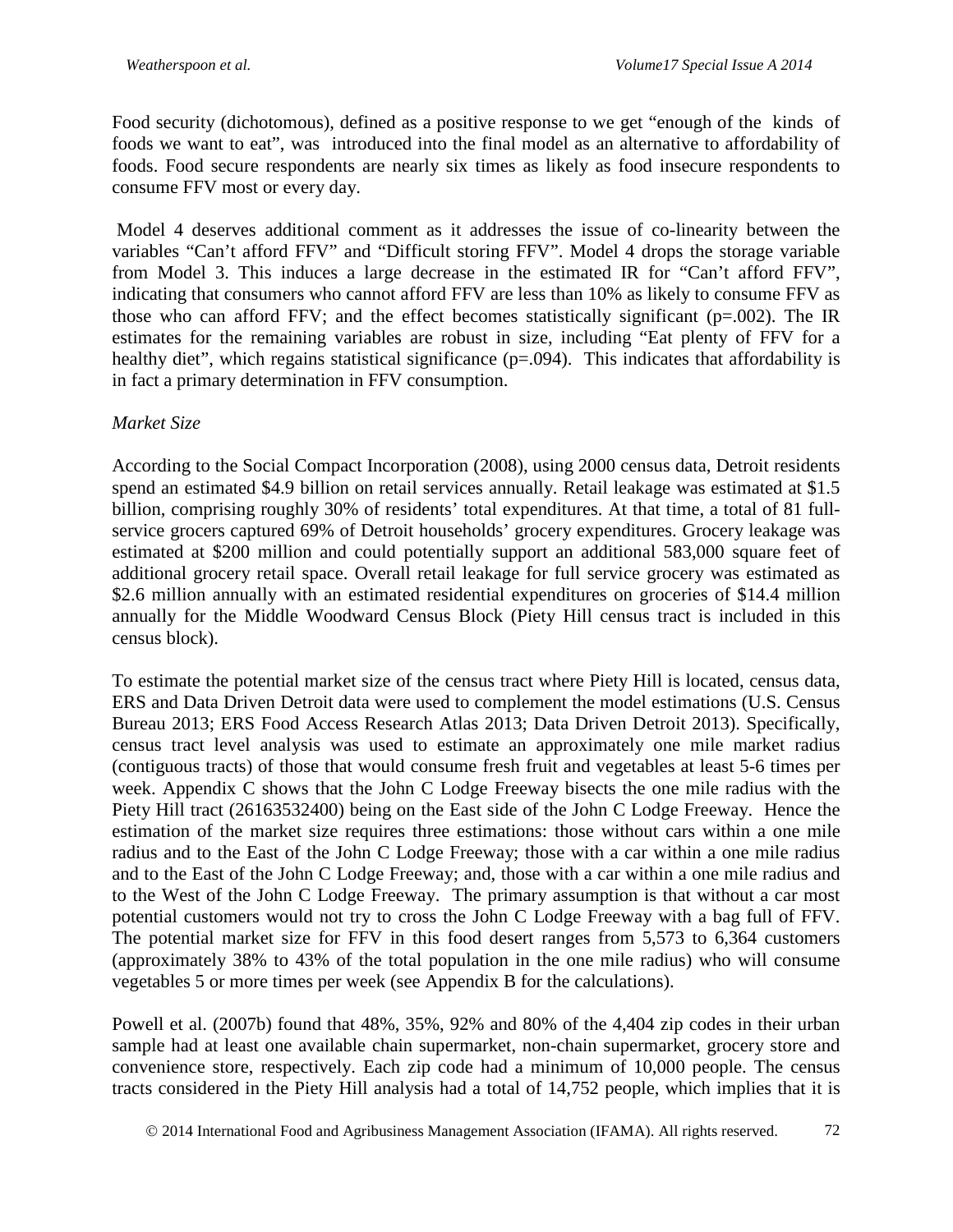large enough to support a full service chain supermarket among other retailers. However, Powell et. al. (2007b) later show that in predominately African American neighborhoods, full service supermarket chains are present only 41% of that of White urban zip codes and that low income zip codes have significantly fewer full service supermarket chains and more small or independent grocers.

## **Conclusions**

This study found through ANOVA that income, average earnings, frequency of access to a vehicle, dislike of fruits and vegetables, and food security were correlated with and/or increased the likelihood of FFV consumption. Logistic analysis showed that those who could not afford FFV, had difficulty storing FFV, and who shared food with children or others had a lower propensity to consume FFV. Logistic analysis also showed that consumers who shopped frequently, shop specifically for FFV, ate plenty of FFV for health purposes, were food secure, or were able to travel a further distance to shop at suburban supermarkets had a higher propensity to consume FFV.

This study highlights the fact that consumers traveled to grocers specifically to purchase FFV, which indicates that there is (latent) demand for FFV in this food desert even though income and affordability are barriers to the consumption of FFV.

#### *Implications for Policy Makers*

The affordability barrier can be addressed in two ways: a) incentivize and encourage low cost healthy food providers to locate in food desert areas through tax incentives, low cost loans, distribution of free refrigerated cases, or other public support to retail outlets (this also addresses the access barrier); and b) provide year-round targeted subsidies to the consumers to increase their consumption of healthy foods. One such example, is the Double-Up Food Bucks<sup>[4](#page-12-0)</sup> program that currently operates only a few months out of the year in Michigan. This program is essentially a voucher program that doubles the value of a dollar up to \$20 when applied to purchasing Michigan produce.

The other potential barrier is the food desert residents' lack of knowledge about what comprises a healthy diet. Even if healthy food retailers were present, there would be no guarantee that consumption would increase dramatically in this area. The goal of the Expanded Food and Nutrition Education Program and Supplemental Nutrition Assistance Program-education programs is to teach families how to make economical healthy food choices. These programs may need to be tailored more specifically to this population given the challenges they face in attaining and storing healthy foods. In addition, these programs are not located in every county of the state and the approach to recruiting participants may also need to be adjusted to increase the reach of the programs.

<span id="page-12-0"></span> <sup>4</sup> [http://www.doubleupfoodbucks.org](http://www.doubleupfoodbucks.org/)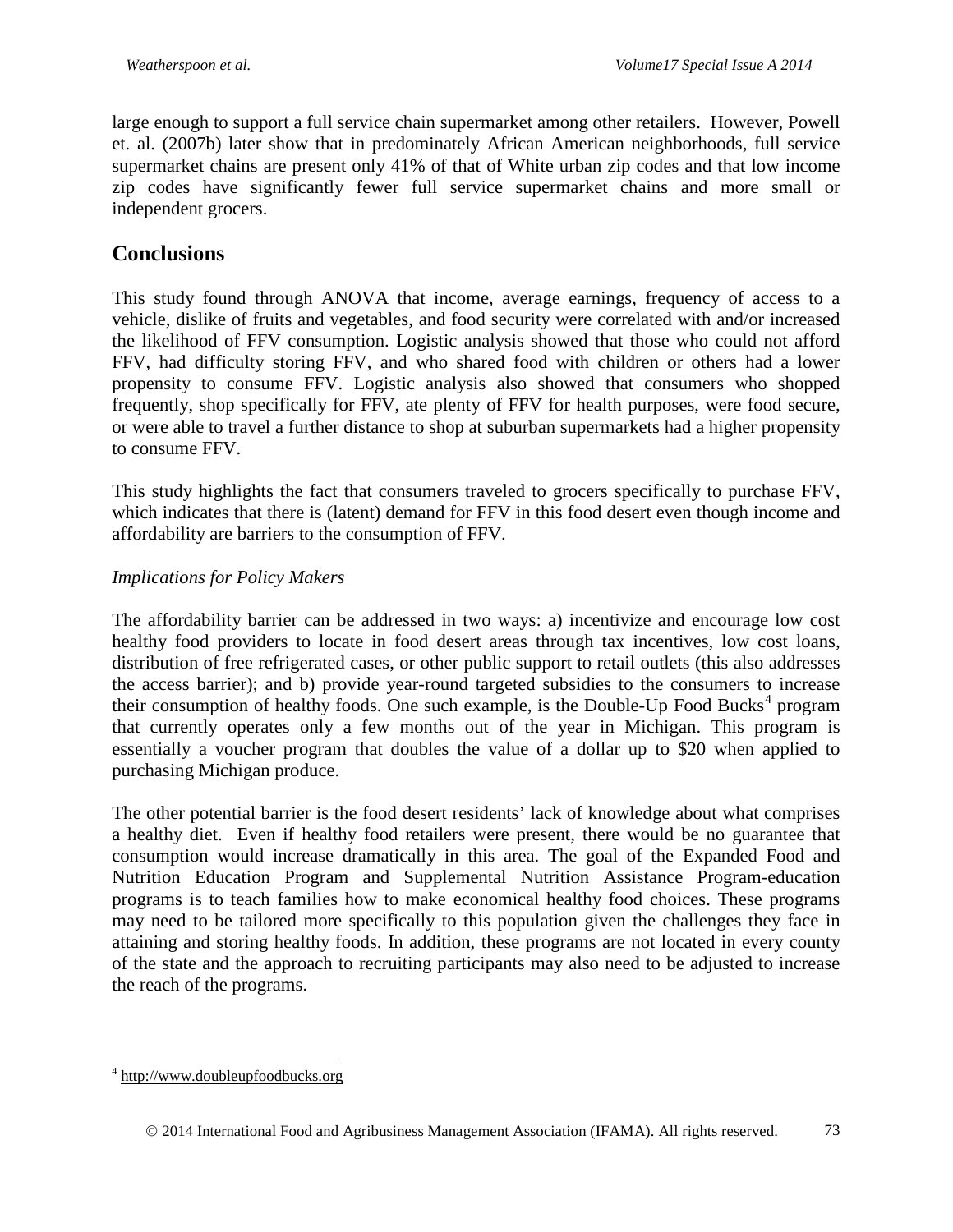#### *Implications for Retailers*

Rethinking food supply chains in food deserts may improve how nutritious foods are provided to low income, urban households. This process must account for the improvement of the supply of affordable, healthy foods as well as provide profits for all the supply chain participants in order to be successful. Current food supply chain structures in food deserts are not effective in ensuring sufficient access, nor are the food delivery mechanisms conducive to sustainable practices. Our results show that there is demand for FFV and that consumers' ability to shop frequently increases the probability of FFV consumption.

There are undoubtedly deterrents to FFV purchases outside the control of food retailers. Detroit provides a unique retail environment where inner-city consumers have not had adequate access to fresh and affordable products for decades. Innovative entry and maintenance strategies are needed to make retailers viable in this setting.

One potentially viable strategy would be to create more accessible "one-stop shopping" retail outlets with inexpensive, but quality fresh products for these low income consumers. Capitalizing on SNAP (EBT) transactions as well as unique programs like the Double-Up Food Bucks Program can drive foot traffic to a store. An example of innovative retailing is ShopRite in Philadelphia which has attracted urban food desert consumers to their stores by building stores within food deserts, offering banking services to the previously unbanked, and housing health clinics within the store, where consumers can get nutrition and other health counseling.

Retailers may also consider partnering with local Land Grant University Extension educators to facilitate healthy eating behavior change. Using social and other marketing strategies to enable food desert consumers to recognize the health benefits of consuming more FFV while making purchasing decisions, may aid in increasing consumption rates and could drive profits. This would be especially pertinent when children are in the home, based on this analysis. With income playing a major role in the types of food that make up the diets of food desert consumers, retail pricing and product mix strategies are paramount.

What requires more research is how to increase the frequency of shopping trips per household. The average trips per month are dramatically different from the national average. The timing of the shopping trips for this group may be associated with when their electronics SNAP benefits card has available funds. This could create a flood-drought cycle of customers and make it difficult to manage the perishable food supply chain.

This study also found that lack of food storage and appropriate facilities to prepare food were major constraints for those surveyed. Forty-eight percent of respondents in this study indicated that FFV were difficult to store/prepare at home. These factors were shown to be significant factors in the decision process of customers to purchase FFV or not. We speculate that the types of FFV consumed/purchased are heavily influenced by these same constraints. Understanding this constraint may influence retailers' marketing strategies for the various types of FFV based on storability. Hence, loss leader promotions may be totally different in these types of market areas versus in the suburbs. Using a community-based participatory approach will likely maximize the probability of success.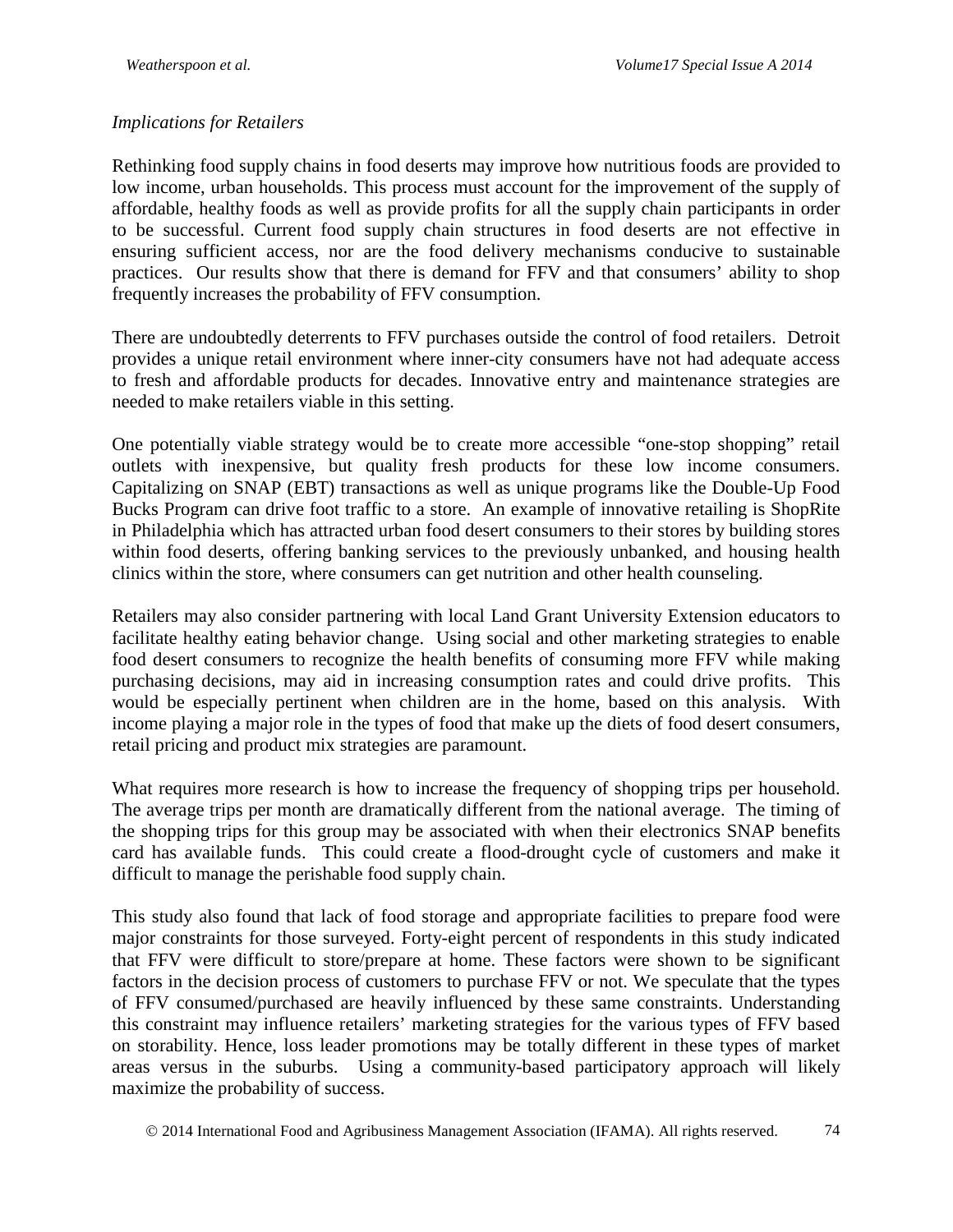Given the barriers that these consumers face in purchasing fresh, healthy food products, retail strategies must be developed to entice consumers away from their normal eating habits of calorie dense products, which typically do not provide a healthy lifestyle. Improved access is the first step in this process. The market size calculations suggest that a full service supermarket could be supported in the Piety Hill area if FFV of good quality and at reasonable prices were available to consumers, particularly since 50% of the respondents did not like their local grocer and traveled on average 2.55 miles to what they considered their primary food retailer.

#### *Limitations*

This study has several limitations that should be noted. The primary survey instrument was based on recall, introducing a possible source of error. Another limiting factor is that while the study area has similar demographic characteristics to much of inner-city Detroit, crossneighborhood comparisons in Detroit were not directly accounted for. Therefore, generalizations or predictions for the City of Detroit as a whole as well as other food deserts in the U.S. are limited.

### **References**

- Adelaja, S.,Y. Hailu and A. Gibson. 2009. *The Economic Impacts of County Population Change in Michigan*. Land Policy Institute. Michigan State University.
- Bazzano, L.A. et al. 2008. Intake of fruit, vegetables, and fruit juices and risk of diabetes in women. Diabetes Care 31(7): 1311-1317.
- Bitler, M. and S.J. Haider. 2010. An Economic View of Food Deserts in the United States. *Journal of Policy Analysis and Management* 30(1):153-176.
- Braveman, P. and C. Barclay. 2009. Health disparities beginning in childhood: a life-course perspective. *Pediatrics* 124(Supplement 3): S163-S175.
- Casagrande, S.S. et al. 2007. Have Americans increased their fruit and vegetable intake? The trends between 1988 and 2002. *American Journal of Preventive Medicine* 32(4): 257- 263.
- Cassady, D., K.M. Jetter and J. Culp. 2007. Is price a barrier to eating more fruits and vegetables for low-income families? *Journal of the American Dietetic Association* 107(11): 1909- 1915.
- Centers for Disease Control. 2009a. Study Estimates Cost of Obesity May be as High as \$147 Billion Annually. (accessed July 12, 2013). http://www.cdc.gov/media/pressrel/2009/r090727.htm.
- Centers for Disease Control. (2009b). SMART: BRFSS City and County Data.(accessed October 15, 2013). http://apps.nccd.cdc.gov/BRFSS-SMART/.
	- 2014 International Food and Agribusiness Management Association (IFAMA). All rights reserved. 75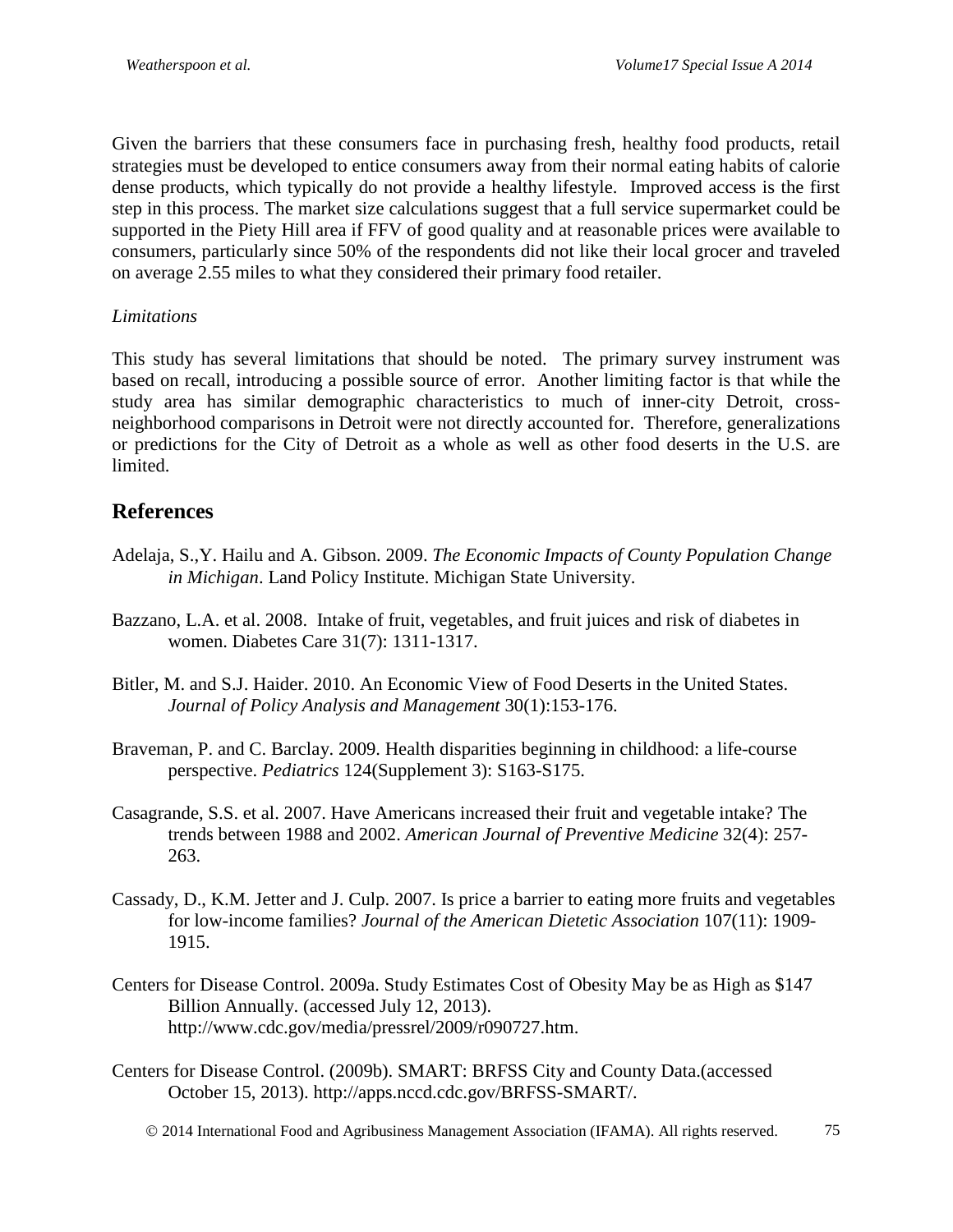- Centers for Disease Control, National Health and Nutrition Examination Survey. (accessed November 13, 2013). http://www.cdc.gov/nchs/nhanes/nhanes\_questionnaires.htm.
- Chen, S., R. Florax, S.D. Snyder. 2009. Obesity in urban Food Markets: Evidence from Georeferenced Micro Data presented atAgricultural and Applied Economics Association Annual Meeting. July. Milwaukee, Wisconsin.
- Cummins, S. and S. Macintyre. 2006. Food environments and obesity neighbourhood or nation? I*nternational Journal of Epidemiology* 35(1):100-104.
- Data Driven Detroit. 2013. (accessed November 14, 2013) www.datadrivendetroit.org
- Dean, W.R. and J.R. Sharkey. 2011. Food insecurity, social capital and perceived personal disparity in a predominantly rural region of Texas: an individual-level analysis*. Social Science & Medicine* 72(9): 1454-1462.
- Dibsdall, L.A. et al. 2003. Low-income consumers' attitudes and behaviour towards access, availability and motivation to eat fruit and vegetables*. Public Health Nutrition* 6(2):159- 68.
- Diez-Roux, A.V., B.G. Link and M.E. Northridge. 2000. A multilevel analysis of income inequality and cardiovascular disease risk factors. *Social Science & Medicine* 50(5): 673- 687.
- Double up Food Bucks Program. (accessed November 14, 2013). http://www.doubleupfoodbucks.org
- ERS Food Access Research Atlas. (accessed November 1, 2013). http://www.ers.usda.gov/dataproducts/food-accessresearch-atlas.aspx.
- Flegal, K.M. et al. 2010. Prevalence and Trends in Obesity Among US Adults, 1999-2008. *Jama-Journal of the American Medical Association* 303(3): 235-241.
- Food Marketing Institute. 2012 . Supermarket Facts 2012. (accessed November 15, 2013) http://www.fmi.org/research-resources/supermarket-facts
- Ford, E.S. and A.H. Mokdad. 2001. Fruit and vegetable consumption and diabetes mellitus incidence among US adults. *Preventive Medicine* 32(1):33-39.
- Freedman, D.S. et al. 1999. The relation of overweight to cardiovascular risk factors among children and adolescents: The Bogalusa heart study. *Pediatrics* 103(6):1175-1182.
- Gallagher, M. 2007. *Examining the Impact of Food Deserts on Public Health in Detroit*. Mari Gallagher Research & Consulting Group: Chicago. http://www.marigallagher.com/projects/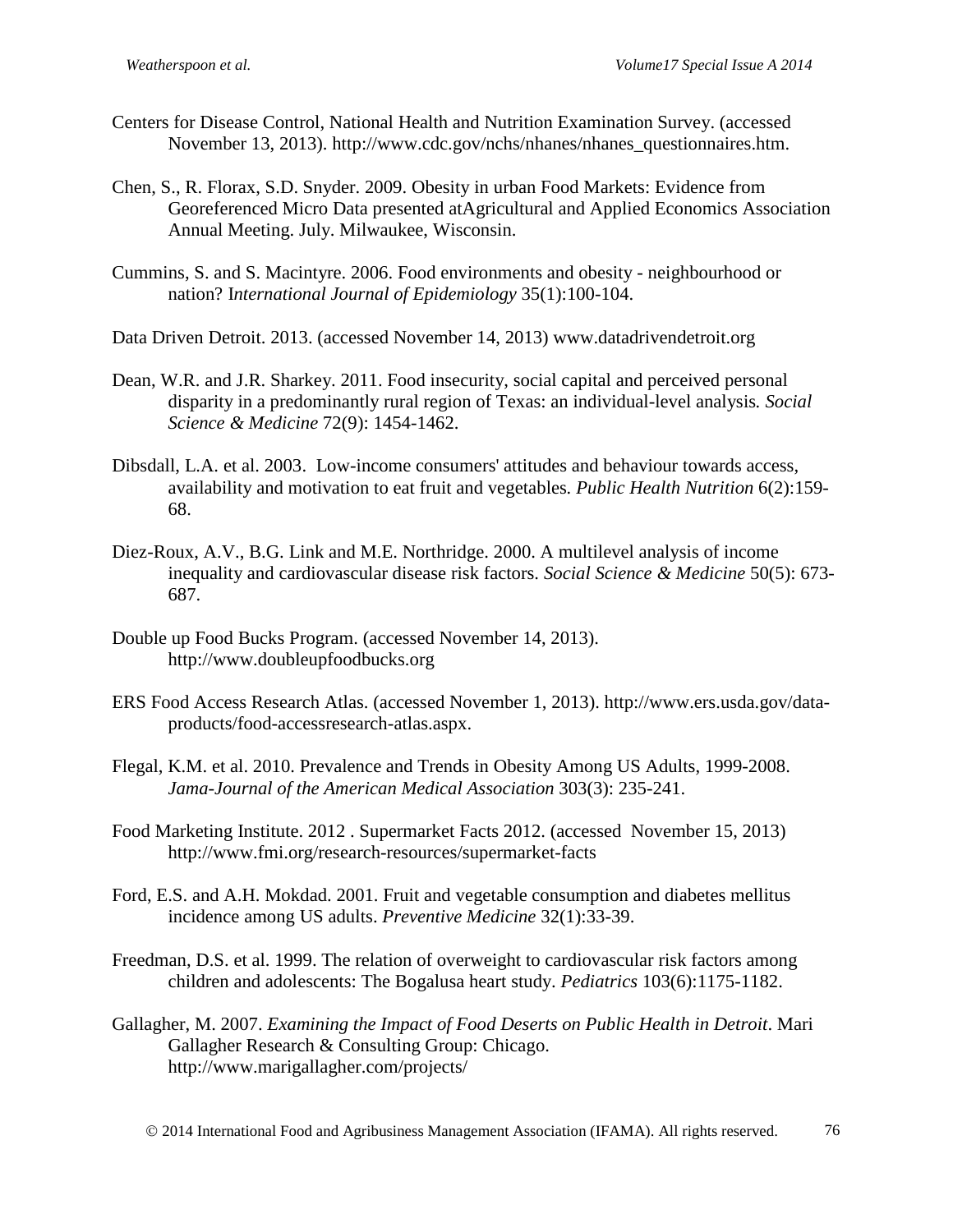- Gallagher, M. 2009. *Chicago 2009 Food Desert Progress Report*. Mari Gallagher Research and Consulting Group. http://www.marigallagher.com/projects/
- Glenny, A.M. et al. 1997. The treatment and prevention of obesity: A systematic review of the literature. *International Journal of Obesity*.21(9):715-737.
- Havas, S. et al. 1998. Factors associated with fruit and vegetable consumption among women participating in WIC. *Journal of the American Dietetic Association* 98(10): 1141-1148.
- He, K. et al. 2004. Changes in intake of fruits and vegetables in relation to risk of obesity and weight gain among middle-aged women. *International Journal of Obesity* 28(12): 1569- 1574.
- Hendrickson, D., C. Smith and N. Eikenberry. 2006. Fruit and vegetable access in four lowincome food deserts communities in Minnesota. *Agriculture and Human Values* 23(3): 371-383.
- Hosler, A.S. et al. 2008. Assessing retail fruit and vegetable availability in urban and rural underserved communities*. Preventing Chronic Disease* 5(4):A123.
- Inagami, S. et al. 2006.You are where you shop: grocery store locations, weight, and neighborhoods. *American Journal of Preventive Medicine* 31(1): 10-17.
- Isidore, C. *Michigan's Economic Woes on the Ballot*. 2008. CNN Money. (accessed November 12, 2010). http://money.cnn.com/2008/01/15/news/economy/michigan\_ economy\_election/index.htm.
- Kitzmann, K.M. and B.M. Beech. 2006. Family-based interventions for pediatric obesity: methodological and conceptual challenges from family psychology. *Journal of Family Psychology* 20(2):175-89.
- Kliff, S. 2012 Will Philadelphia's experiment in eradicating 'food deserts' work? The Washington Post (Blog), June 8. http://www.washingtonpost.com/blogs/wonkblog/post/will-philadelphias-experiment-ineradicating-food-deserts-work/2012/06/08/gJQAU9snNV\_blog.html.
- Laraia, B.A. et al. 2004. Proximity of supermarkets is positively associated with diet quality index for pregnancy. *Preventive Medicine* 39(5): 869-875.
- Lavin, M. 2005. Supermarket access and consumer well-being. *International Journal of Retail & Distribution Management.* 33(5): 388-398.
- Lewis, L.B. et al. 2005. African Americans' access to healthy food options in South Los Angeles restaurants. *American Journal of Public Health* 95(4): 668-73.
- Mobley, L.R. et al. 2006. Environment, obesity, and cardiovascular disease risk in low-income women. *American Journal of Preventive Medicine* 30(4): 327-332.

2014 International Food and Agribusiness Management Association (IFAMA). All rights reserved. 77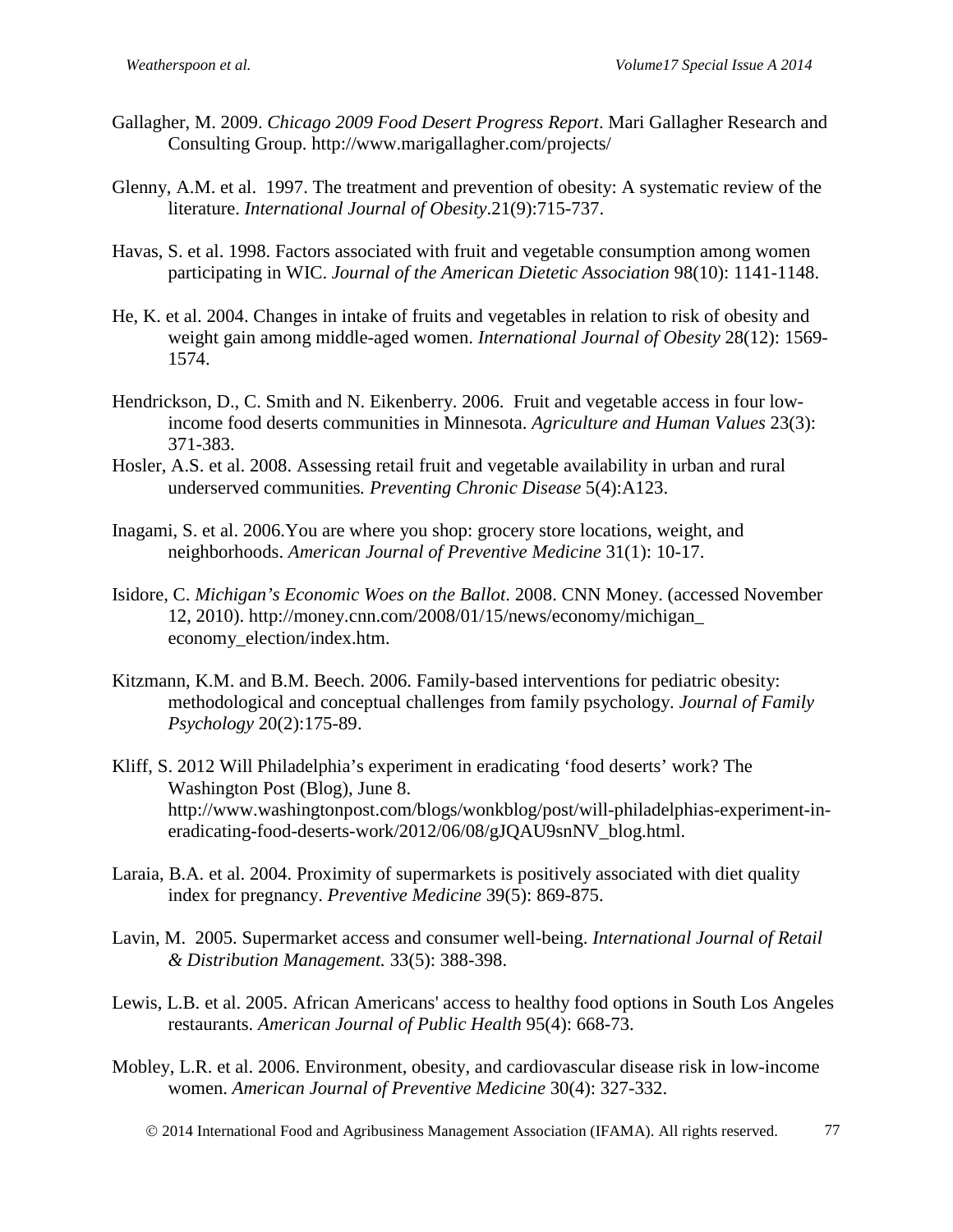- Moore, L.V. and A.V.D. Roux. 2006 Associations of neighborhood characteristics with the location and type of food stores. *American Journal of Public Health* 96(2): 325-331.
- Morland, K., et al. 2002. Neighborhood characteristics associated with the location of food stores and food service places. *American Journal of Preventive Medicine* 22(1): 23-29.
- Palloni, A. 2006. Reproducing inequalities: Luck, wallets, and the enduring effects of childhood health*. Demography* 43(4):587-615.
- Pearson, T. et al. 2005. Do 'food deserts' influence fruit and vegetable consumption? a crosssectional study. *Appetite* 45(2): 195-197.
- Powell, L.M. et al. 2007a. Access to fast food and food prices: relationship with fruit and vegetable consumption and overweight among adolescents. *Advances in Health Economics and Health Services Research* 17: 23-48.
- Powell, L.M. et al. 2007b. Food store availability and neighborhood characteristics in the United States. *Preventive Medicine* 44(3):189-195.
- Raja, S., C.X. Ma, and P. Yadav. 2008. Beyond food deserts Measuring and mapping racial disparities in neighborhood food environments. *Journal of Planning Education and Research* 27(4): 469-482.
- Rose, D. and R. Richards. 2004. Food store access and household fruit and vegetable use among participants in the US Food Stamp Program*. Public Health Nutrition* **7**(8):1081-1088.
- Rose, D. et. al. 2009. Deserts in New Orleans? Illustrations of Urban Food Access and Implications for Policy. University of Michigan National Poverty Center /USDA Economic Research Service Research, Understanding the Economic Concepts and Characteristics of Food Access Conference. Washington, D.C. http://www.npc.umich.edu/news/events/food-access/rose\_et\_al.pdf.
- Ruiz, R. 2007 America's Most Obese Cities. Forbes. (accessed August 12, 2010). http://www.forbes.com/2007/11/14/health-obesity-cities-forbeslifecx\_rr\_1114obese.html.
- Seelos, C. and J. Mair. 2007. Profitable business models and market creation in the context of deep poverty: A strategic view. *Academy of Management Perspectives* 21(4): 49-63.
- Short, A., J. Guthman and S. Raskin. 2007. Food deserts, oases, or mirages? Small markets and community food security in the San Francisco bay area. *Journal of Planning Education and Research* 26(3): 352-364.
- Social Compact Inc. *Detroit Grocery Initiative Catalyzing Grocery Retail Investment in Inner-City Neighborhoods*. 2008. (accessed November 18, 2013). http://www.socialcompact.org/
	- 2014 International Food and Agribusiness Management Association (IFAMA). All rights reserved. 78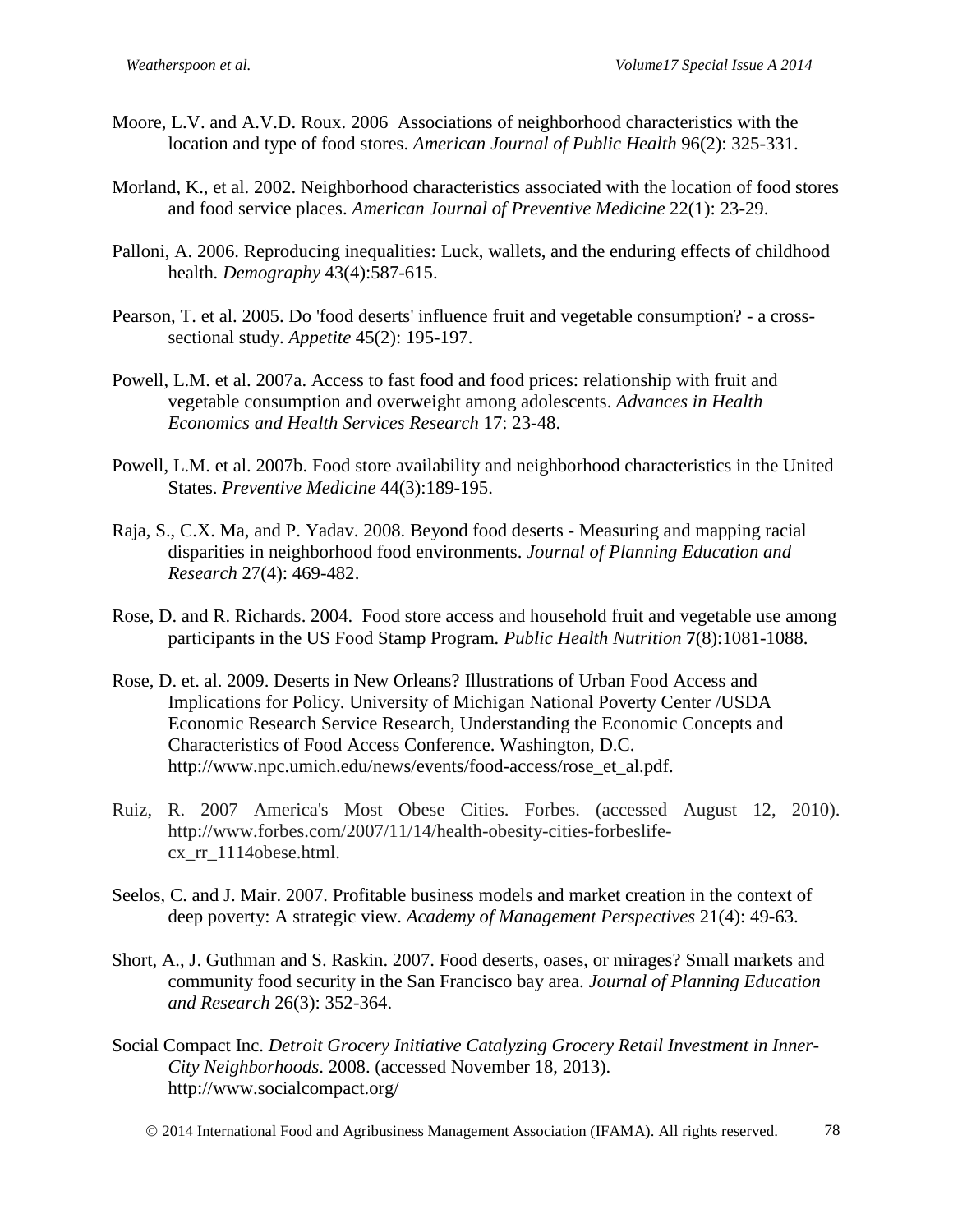- Southeast Michigan Council of Governments. 2011. Southeast Michigan Community Foreclosures, 2010. (accessed November, 2013). http://library.semcog.org/InmagicGenie/DocumentFolder/ForeclosureQuickFacts2-22- 11.pdf
- Sunnucks, M. 2009. Phoenix, Detroit post worst job losses among large markets. *Phoenix Business Journal* (accessed November 10, 2010. http://www.bizjournals.com/phoenix/stories/2009/04/27/daily36.html.
- U.S. Census Bureau. 2010. United States Census 2010. (accessed November 1, 2013). http://www.census.gov/2010census/
- U.S. Department of Health and Human Services. 2001. The Surgeon General's Call to Action to Prevent and Decrease Overweight and Obesity. Rockville, MD, Public Health Service, Office of the Surgeon General.
- U.S. Department of Agriculture and U.S. Department of Health and Human Services. 2010. *Dietary Guidelines for Americans.* 7th Edition, Washington, DC: U.S. Government Printing Office, December. http://www.cnpp.usda.gov/DGAs2010-PolicyDocument.htm
- Weatherspoon, D. et al. 2013. Price and Expenditure Elasticities for Fresh Fruits in an Urban Food Desert. *Urban Studies* 50(1): 88-106.
- Weatherspoon, D. et al. 2012. Will Long Term Food Desert Consumers Purchase Fresh Fruits and Vegetables? *Choices* 27(3):1-5.
- Zenk, S.N. et al. 2005. Fruit and vegetable intake in African Americans Income and store characteristics. *American Journal of Preventive Medicine* 29(1):1-9.
- Zumbrun, J. 2008. America's Fastest-Dying Cities. *Forbes* (accessed November 12, 2010). http://www.forbes.com/2008/08/04/economy-ohio-michigan-biz cx jz 0805dying.html.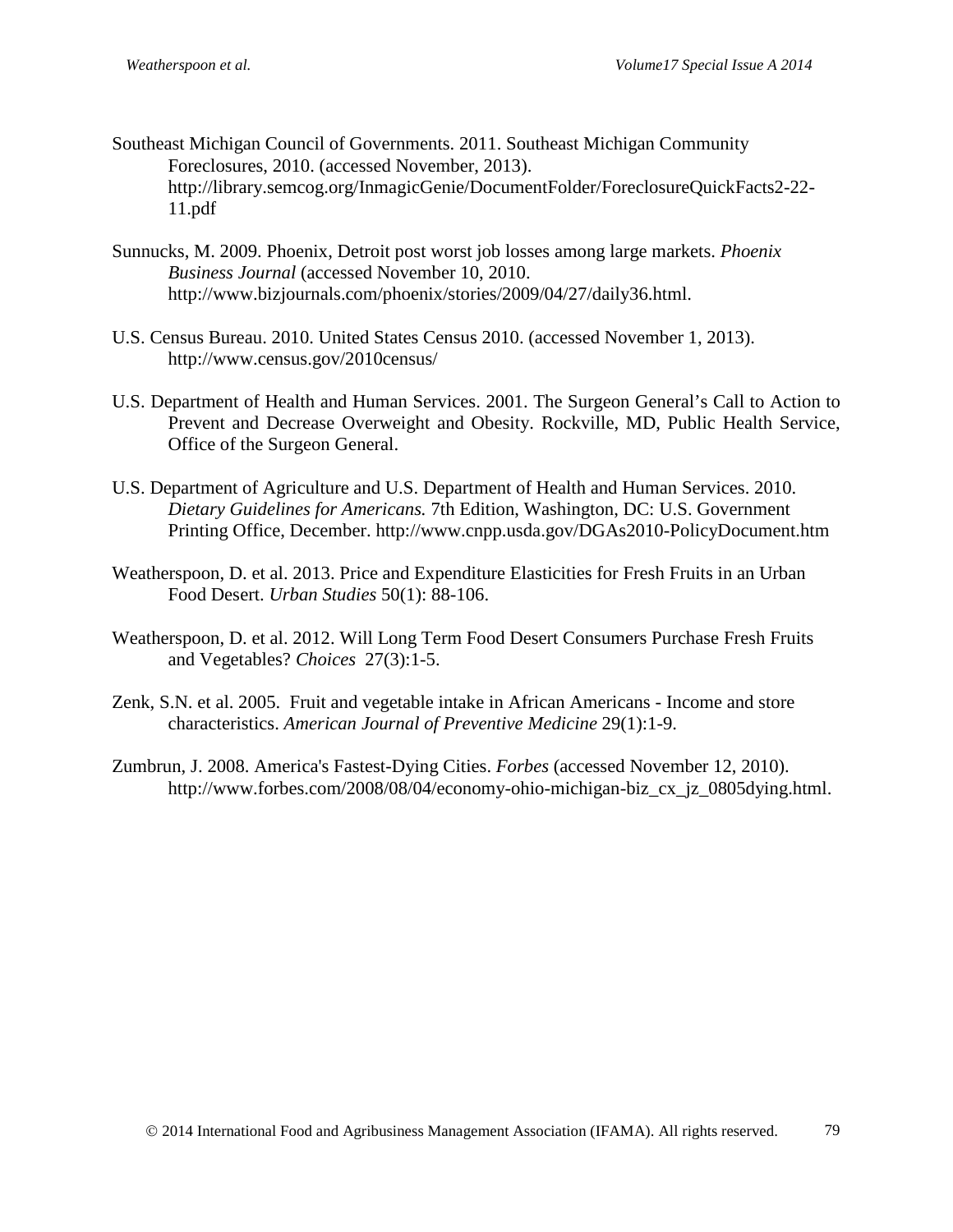# **Appendix A.**

| HUUSCHUIU DESCHIPHYE STATISTICS<br>Variable          | Count (pct.)           |
|------------------------------------------------------|------------------------|
| <b>Household Characteristics</b>                     |                        |
| Eat plenty FFV for health $(0-1)$ (n=161)            | 50 (31.1%)             |
| Difficult storing FFV $(0-1)$ (n=161)                | 77 (47.8%)             |
| Number of people in household you share food with    |                        |
| $(n=131)$                                            |                        |
| 1                                                    | 22 (16.8%)             |
| $\overline{2}$                                       | 31 (23.7%)             |
| 3                                                    | 24 (18.3%)             |
| $\overline{4}$                                       | 22 (16.8%)             |
| $5+$                                                 | 32 (24.4%)             |
|                                                      |                        |
| Share food with children $(0-1)$ (n=161)             | 110 (68.3%)<br>4(2.7%) |
| Frequency of grocery shopping $(n=148)$<br>Never     | 34 (23.0%)             |
| Once a month or less                                 | 61(41.2%)              |
|                                                      |                        |
| 2 or 3 times a month<br>Once a week                  | $16(10.8\%)$           |
|                                                      | 20 (13.5%)             |
| 2 or 3 times a week                                  | $9(6.1\%)$             |
| 4 or 5 times a week                                  | 4(2.7%)                |
| Daily                                                |                        |
| Frequency of shopping specifically for FFV $(n=147)$ |                        |
| Never                                                | $12(8.2\%)$            |
| Only on special occasions                            | 20 (13.6%)             |
| Only on special sales                                | $12(8.2\%)$            |
| Occasionally                                         | 43 (29.2%)             |
| Usually                                              | 26 (17.7%)             |
| Every time or almost every time I buy food           | 34 (23.1%)             |
| <b>Environmental Characteristics</b>                 |                        |
| Safety concerns $(0-1)$ (n=96)                       | $1(1.0\%)$             |
| Problems with shopping at local store $(0-1)$ (n=96) | 48 (50.0%)             |
| Transportation issues $(0-1)$ (n=92)                 | $27(28.1\%)$           |
| <b>Food Access &amp; Affordability</b>               |                        |
| Can't afford FFV $(0-1)$ $(n=161)$                   | 90 (55.9%)             |
| Average earnings $(n=69)$                            |                        |
| Less than \$8/hour                                   | $16(23.2\%)$           |
| At least \$8/hour but less than \$10/hour            | 13 (18.8%)             |
| At least \$10/hour but less than \$13/hour           | 11 (15.9%)             |
| At least \$13/hour but less than \$17/hour           | 8 (11.6%)              |
| At least \$17/hour but less than \$25/hour           | $2(2.9\%)$             |
| \$25/hour or more                                    | $4(5.8\%)$             |
| Other                                                | 15 (21.7%)             |

© 2014 International Food and Agribusiness Management Association (IFAMA). All rights reserved. 80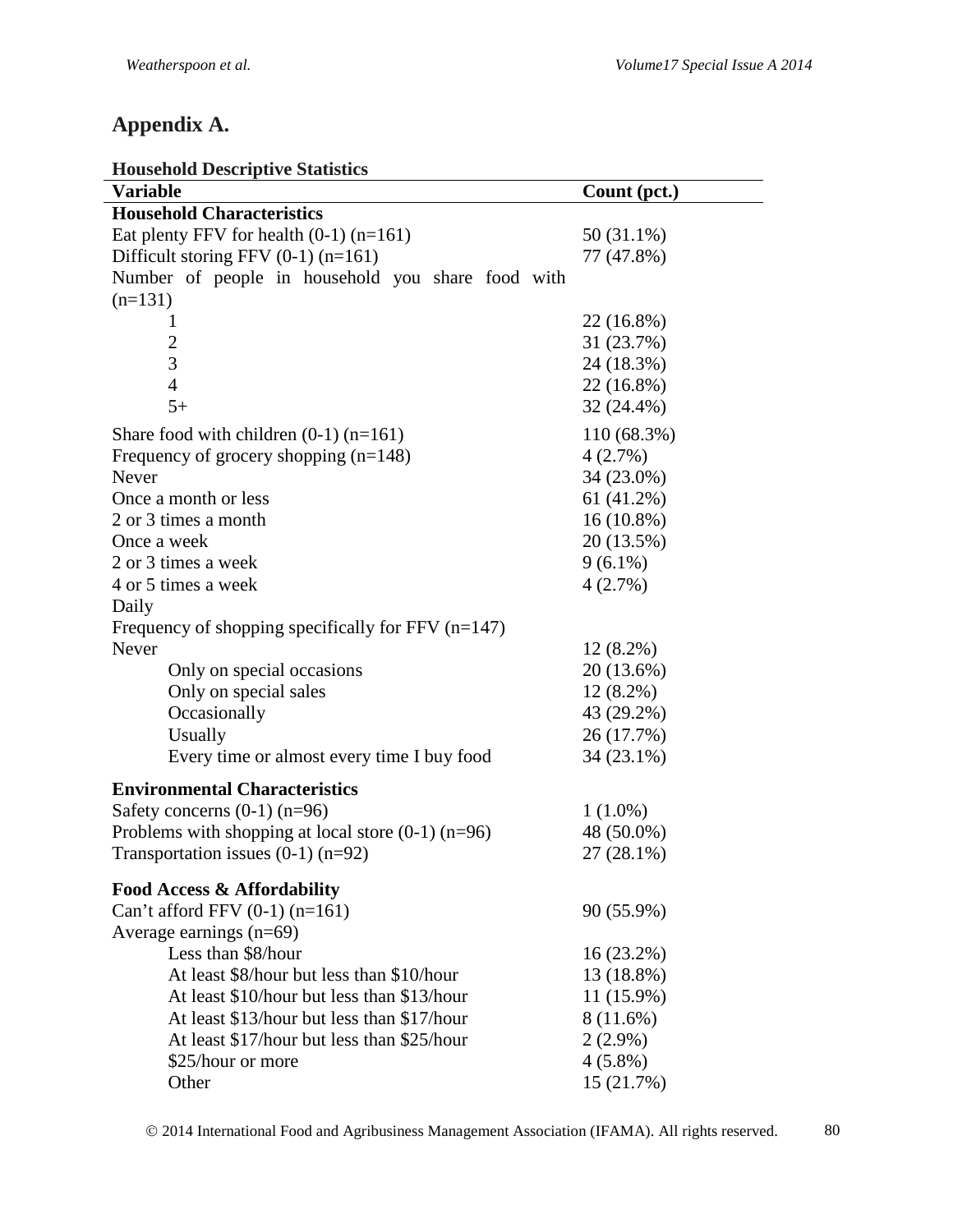| $\ldots$<br>Variable                             |      |                  | Count (pct.) |                |
|--------------------------------------------------|------|------------------|--------------|----------------|
| Income from all sources $(n=112)$                |      |                  |              |                |
| Less than \$250/month                            |      |                  | $16(4.3\%)$  |                |
| At least \$250/month but less than \$500/month   |      |                  | 25(22.3%)    |                |
| At least \$500/month but less than \$750/month   |      |                  | 29 (25.9%)   |                |
| At least \$750/month but less than \$1000/month  |      |                  | $8(7.1\%)$   |                |
| At least \$1000/month but less than \$1500/month |      |                  | $18(16.1\%)$ |                |
| At least \$1500/month but less than \$2000/month |      |                  | $5(4.5\%)$   |                |
| At least \$2000/month but less than \$3000/month |      |                  | $5(4.5\%)$   |                |
| \$3000/month or more                             |      |                  | $6(5.4\%)$   |                |
| Use of emergency food options $(n=156)$          |      |                  | 65 (41.7%)   |                |
| Food security $(n=146)$                          |      |                  |              |                |
| Enough of the kinds of food we want to eat       |      |                  | 80 (54.8%)   |                |
| Enough but not always the kinds of food we want  |      |                  | 43 (29.4%)   |                |
| Sometimes not enough to eat                      |      |                  | 20 (13.7%)   |                |
| Often not enough to eat                          |      |                  | $3(2.0\%)$   |                |
|                                                  | Mean | <i>Std. Dev.</i> | Min.         | Ma<br>$\chi$ . |
| Distance to primary store in miles<br>$(n=114)$  | 2.55 | 3.21             | 0.1          | 15.<br>8       |

#### **Household Descriptive Statistics Food Access & Affordability***-Continued*

# **Appendix B.**

### **Potential Market Size Calculation**

- 1. Those without cars within a 1 mile radius and to the East of the John C Lodge Freeway Market Size without transportation  $=$  (frequency of FFV consumption rate from the survey, table 2) X East Side of the John C Lodge Freeway Population (census tracts 26163511400, 26163534300, 26163532300, 26163532400, 26163533900.  $27.6\%$  X  $9215 = 2543$  people The total potential walking population is 2543.
- 2. Those with a car within a 1 mile radius and to the East of the John C Lodge Freeway Market Size With Transportation, East Side = (frequency of FFV consumption rate from the survey, table 2) X East Side of the John C Lodge Freeway Population (census tracts 26163511400, 26163534300, 26163532300, 26163532400, 26163533900) X Percent of the population who has transportation X the effect on those that now have a store closer to them (logistic regressions 3-5 Distance Variable, this parameter is squared because the Distance sample mean was 2.55 miles to the nearest supermarket and now the store would be within a half mile of this population).

 $2543$  X  $.5$  X  $1.22$ <sup> $\wedge$ </sup> $2$  = 1893  $2543$  X  $.5$  X  $1.37$ <sup> $\textdegree$ </sup> $2 = 2387$